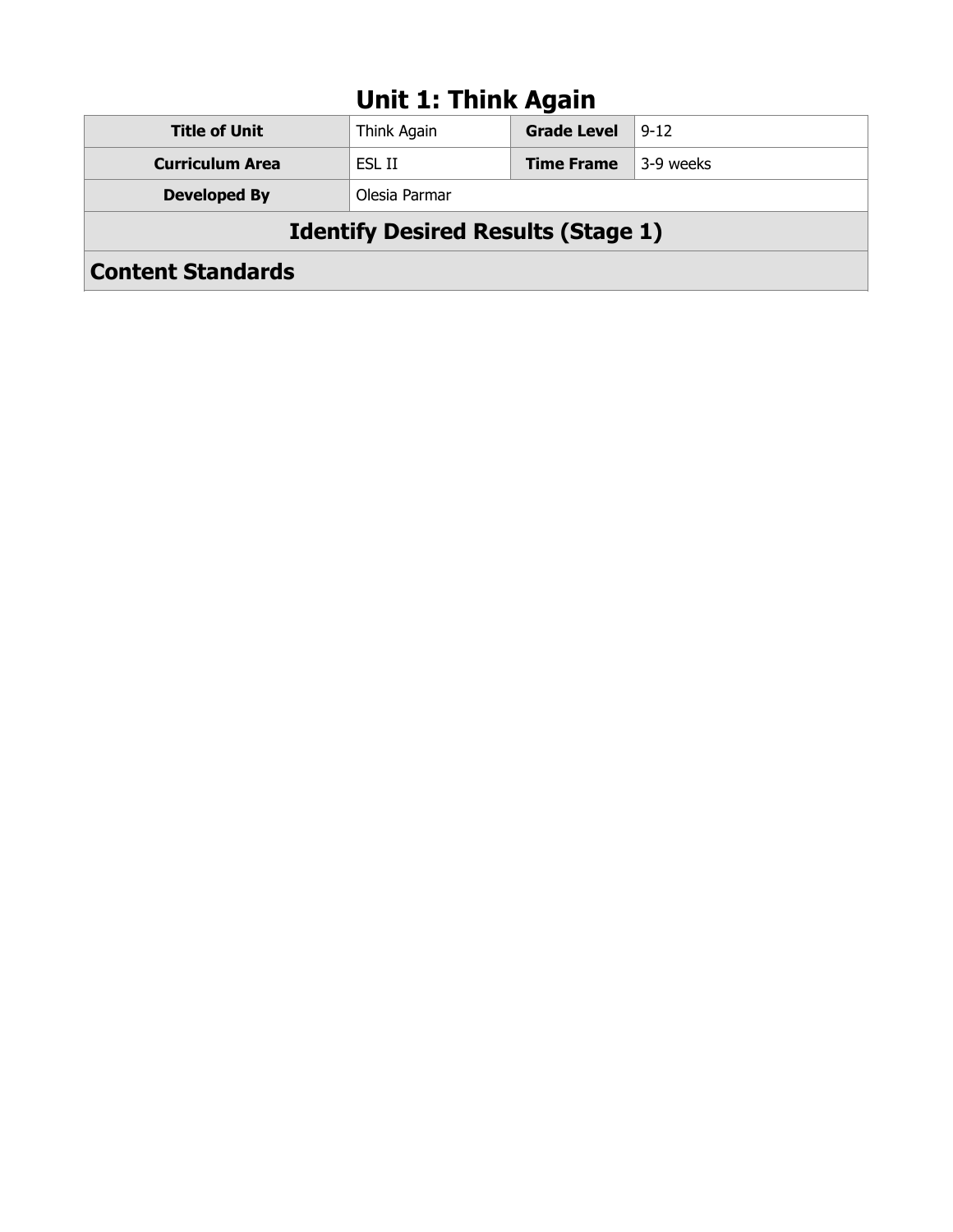ELD Standard 1 – Social and Instructional Language

ELD Standard 2 – The language of Language Arts

ELD Standard 3 – The language of Mathematics

ELD Standard 4 – The language of Science

ELD Standard 5 – The language of Social Studies

#### **Common Core State Standards:**

Reading Standards for Literature:

- CCSS[RL.1](http://www.corestandards.org/ELA-Literacy/RL/9-10/1/) Cite strong and thorough textual evidence to support analysis of what the text says explicitly as well as inferences drawn from the text.
- CCSS[RL.2](http://www.corestandards.org/ELA-Literacy/RL/9-10/2/) Determine a theme or central idea of a text and analyze in detail its development over the course of the text, including how it emerges and is shaped and refined by specific details; provide an objective summary of the text.
- CCSS[RL.3](http://www.corestandards.org/ELA-Literacy/RL/9-10/3/) Analyze how complex characters (e.g., those with multiple or conflicting motivations) develop over the course of a text, interact with other characters, and advance the plot or develop the theme.
- CCSSRL.5 Analyze the structure of texts, including how specific sentences, paragraphs, and larger portions of the text (e.g., a section, chapter, scene, or stanza) relate to each other and the whole.
- CCSSRL.10 By the end of grades 9-12, read and comprehend literature, including stories, dramas, and poems, in the grades 9-12 text complexity band proficiently, with scaffolding as needed at the high end of the range.

Reading Standards for Informational Text:

- CCSSRI.2 Determine central ideas or themes of a text and analyze their development; summarize the key supporting details and ideas.
- CCSSRI.3 Analyze how the author unfolds an analysis or a series of ideas or events, including the order in which the points are made, how they are introduced and developed, and the connections that are drawn between them
- CCSSRI.4 Determine the meaning of words and phrases as they are used in a text, including figurative, connotative, and technical meanings; analyze the cumulative impact on specific word choices on meaning and tone
- CCSS[RI.10](http://www.corestandards.org/ELA-Literacy/RI/9-10/10/) By the end of grades 9-12, read and comprehend literacy nonfiction in the grades 9-12 text complexity band proficiently, with scaffolding as needed at the high end of the range.

#### Writing Standards:

- CCSSW.2 Write informative/explanatory texts to examine and convey complex ideas, concepts, and information clearly and accurately through the effective selection, organization, and analysis of content.
- CCSSW.3 Write narratives to develop real or imagined experiences or events using effective technique, well-chosen details, and well-structured event sequences.
- CCSSW.4 Produce clear and coherent writing in which the development, organization, and style are appropriate to task, purpose, and audience.
- CCSSW.5 Develop and strengthen writing as needed by planning, revising, editing, rewriting, or trying a new approach, focusing on addressing what is most significant for a specific purpose and audience.

Speaking and Listening Standards:

- CCSSSL.1 Initiate and participate effectively in a range of conversations and collaborations with diverse partners, building on others' ideas and expressing their own clearly and persuasively.
- CCSSSL.1.C Propel conversations by posing and responding to questions that relate the current discussion to broader themes or larger ideas; actively incorporate others into the discussion; and clarify, verify, or challenge ideas and conclusions.
- CCSSSL.2 Integrate and evaluate information presented in diverse media and formats, including visually, quantitatively, and orally.  $\sim$  Cocosi can be a variety of contexts and tasks, demonstrating community community community community community  $\sim$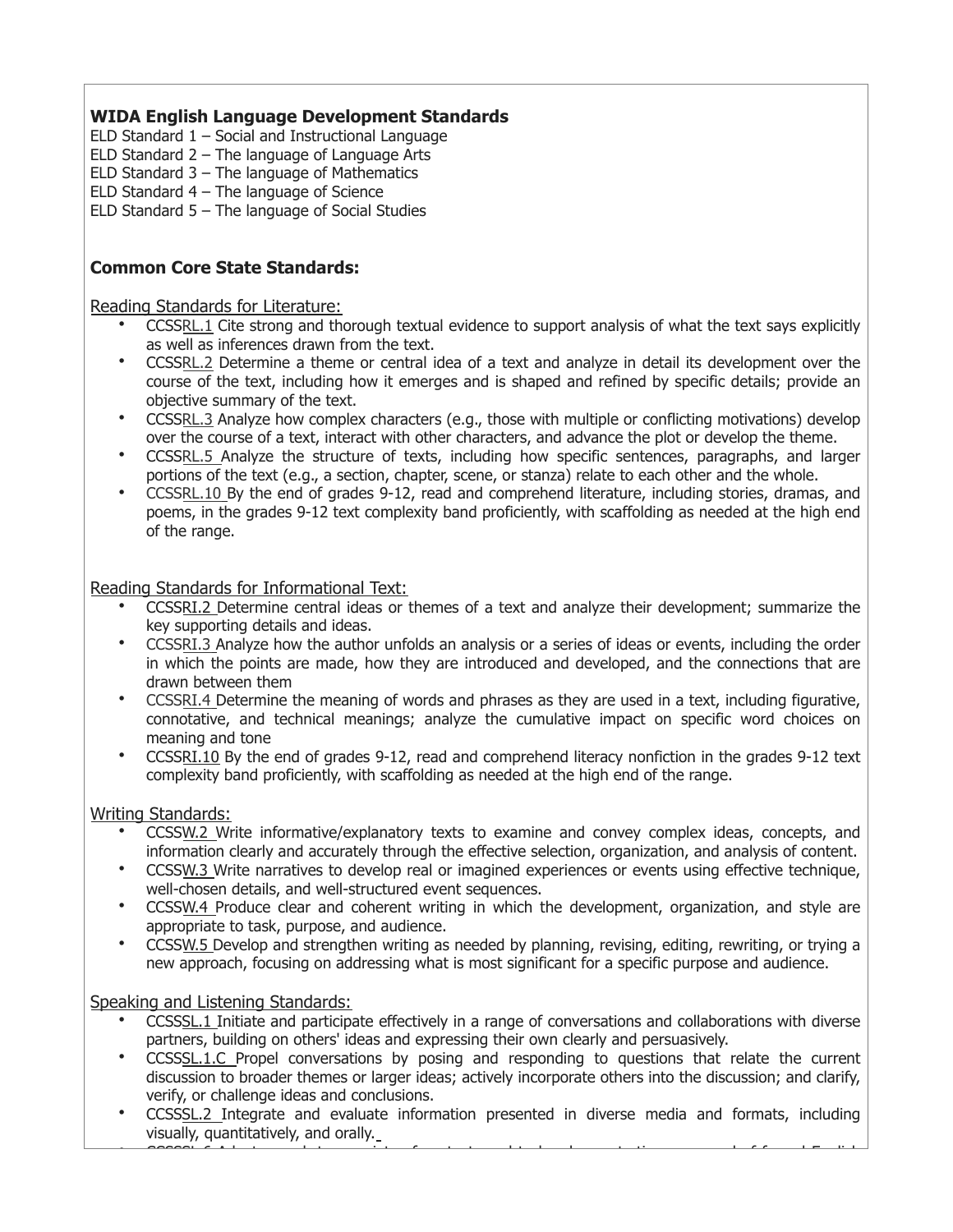| <b>Understandings</b>                                                                                                                                                                                                                                                                                                                     |                                                                  | <b>Essential Questions</b>                                                                                                                                                                                                                                             |
|-------------------------------------------------------------------------------------------------------------------------------------------------------------------------------------------------------------------------------------------------------------------------------------------------------------------------------------------|------------------------------------------------------------------|------------------------------------------------------------------------------------------------------------------------------------------------------------------------------------------------------------------------------------------------------------------------|
| <b>Overarching Understanding</b>                                                                                                                                                                                                                                                                                                          | <b>Overarching</b>                                               | <b>Topical</b>                                                                                                                                                                                                                                                         |
| Students will understand that:<br>Beliefs can affect people's behavior and choices<br>People can be easily fooled<br>$\bullet$<br>People make different choices to get to where they<br>$\bullet$<br>want to go<br>Sometimes new experiences change how we think<br>$\bullet$<br>and act<br>How customs and traditions influence behavior | What<br><i>influences</i><br>people's<br>choices and<br>actions? | What influences how<br>you act?<br>Do celebrities<br>influence teens'<br>behavior?<br>How do beliefs affect<br>people's behavior?<br>What choices will you<br>have to make about<br>your future in the next<br>few years?<br>Do teenagers and<br>adults often disagree |
| <b>Related Misconceptions</b>                                                                                                                                                                                                                                                                                                             |                                                                  | about teenagers'<br>career choices? Why                                                                                                                                                                                                                                |
| People have the same beliefs<br>$\bullet$<br>Social and cultural beliefs don't affect people's<br>choices                                                                                                                                                                                                                                 |                                                                  | do you think this is<br>SO <sup>2</sup><br>How do different<br>cultures view what<br>influences the way<br>people act?                                                                                                                                                 |
| Knowledge<br>Students will know                                                                                                                                                                                                                                                                                                           | <b>Skills</b><br>Students will be able to                        |                                                                                                                                                                                                                                                                        |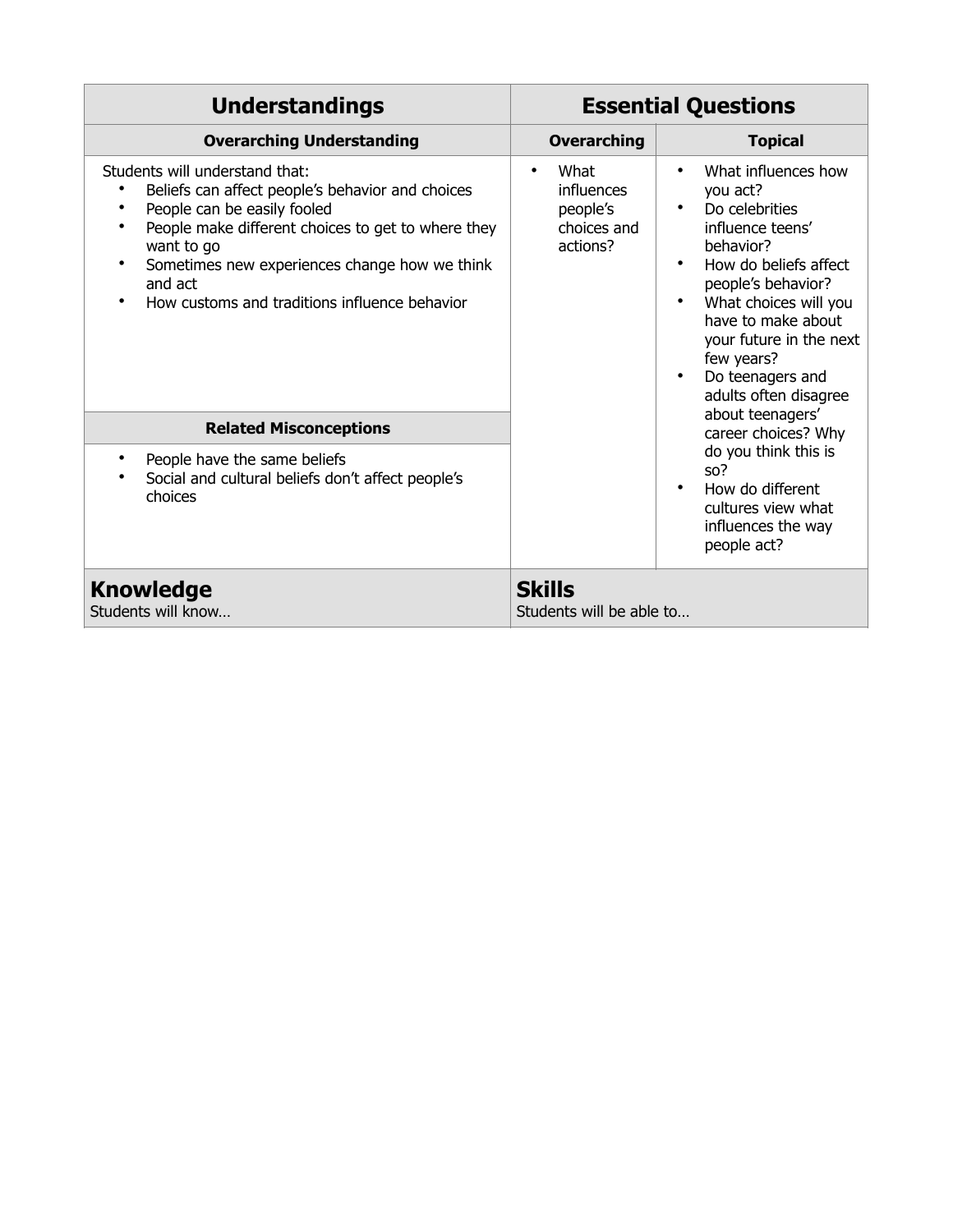| Vocabulary:                                                    | Vocabulary:                                                    |
|----------------------------------------------------------------|----------------------------------------------------------------|
| Use idea webs or graphic organizers to organize                | Categorize vocabulary by meaning, parts of                     |
| unit vocabulary                                                | speech, parts of sentences, etc.                               |
| Use concept clusters to help relate and define<br>٠            | Rate academic vocabulary by level of<br>$\bullet$              |
| words                                                          | complexity.                                                    |
| Identify academic vocabulary<br>٠                              | Connect academic vocabulary to visual<br>$\bullet$             |
| Use cognates and contextual analysis<br>٠                      | representation and personal experiences.                       |
| Relate words                                                   | Grammar:                                                       |
| Grammar:                                                       | Use simple Present and simple Past tenses                      |
| Review Simple Present and Simple Past tenses<br>$\bullet$      | in speaking and writing                                        |
| Identify regular and irregular verbs in simple Past            | Categorize verbs by regular and irregular                      |
| Subject-Verb Agreement                                         | past tense forms                                               |
| Identify kinds of sentences: statements, questions,<br>٠       | Analyze subject-verb agreement with verbs                      |
|                                                                |                                                                |
| commands, exclamations.<br>٠                                   | "to be", "Have", "Do" in a sentence.                           |
| Identify subjects and predicates in a sentence.<br>٠           | Why is it important to have a subject-verb                     |
| Review complete sentences.                                     | agreement in your writing?                                     |
| Define singular and plural nouns                               | Write complete sentences                                       |
| Recognize and use and and but to introduce<br>٠                | Categorize nouns by singular and plural                        |
| similar and contrasting ideas                                  | groups                                                         |
| Define sentence fragments<br>$\bullet$                         | Categorize groups of words by fragments<br>$\bullet$           |
| Identify fragments and sentences                               | and sentences                                                  |
| Reading:                                                       | Fix fragments by adding subjects, verbs,                       |
| Interpret facts in a survey<br>٠                               | and combining sentences                                        |
| Activate prior knowledge<br>٠                                  | Reading:                                                       |
| Reading strategies: Plan and Monitor, Make<br>٠                | Analyze survey data                                            |
| Connections, Visualize, Make inferences,                       | Connect literature to history                                  |
| Synthesize, Ask questions, Determine Importance                | Use reading strategies to analyze literature                   |
| Literary analysis: identify author's perspective<br>٠          | Connect reading to life                                        |
| Use text evidence to support idea                              | Analyze Plot and Setting                                       |
| Recognize Genre: Folk Tale                                     | Compare settings                                               |
| Distinguish main ideas and supporting points                   | Analyze plot: climax                                           |
| Make and confirm predictions                                   | Analyze characters                                             |
| Scan a text to find specific information                       | Draw and evaluate conclusions                                  |
| Recognize genres of literature                                 | Analyze text features.                                         |
| Define and identify elements of poetry: Patterns               | Analyze cultural perspectives: folk tale                       |
| Infer information                                              | Analyze literary elements: metaphor                            |
| Infer word meaning from context                                | Create a flow chart to illustrate the                          |
| Reading strategies: visualize, synthesize                      | sequence of events                                             |
| Understand text structure by identifying sequence<br>$\bullet$ | Compare cultures: folklore and literature                      |
| of events                                                      | Analyze, interpret, and evaluate literature.                   |
| Writing:                                                       | Writing:                                                       |
| $\bullet$                                                      | $\bullet$                                                      |
| Write complete sentences<br>٠                                  | Create an original writing piece utilizing the                 |
| Understand the writing process steps<br>$\bullet$              | writing process.<br>Respond to, describe and interpret visuals |
| Write a paragraph in complete sentences                        |                                                                |
| Write response to literature                                   | in written form using complete sentences.                      |
| Analysis of an issue                                           | Utilize writing steps to produce a paragraph<br>$\bullet$      |
| Narrative paragraph<br>٠                                       | Language:                                                      |
| Language:                                                      | Provide identifying information about<br>$\bullet$             |
| Engage in classroom activities and discussions<br>٠            | themselves, ask and answer WH questions,                       |
| Listen actively and respectfully<br>٠                          | and conduct interviews or gather                               |
| Compare cultures: customs<br>$\bullet$                         | information through oral interaction.                          |
| Debate questions<br>٠                                          | Develop short phrases and dialogues to<br>$\bullet$            |
| Practice short phrases and intonation to increase<br>٠         | increase language fluency.                                     |
| English language fluency                                       | Respond to, describe and interpret visuals<br>$\bullet$        |
| Demonstrate listening skills by following directions<br>٠      | in oral form.                                                  |
| and engaging in classroom discussions                          | Plan and present an Oral Report.<br>$\bullet$                  |
| Describe someone's nersonality                                 |                                                                |
|                                                                |                                                                |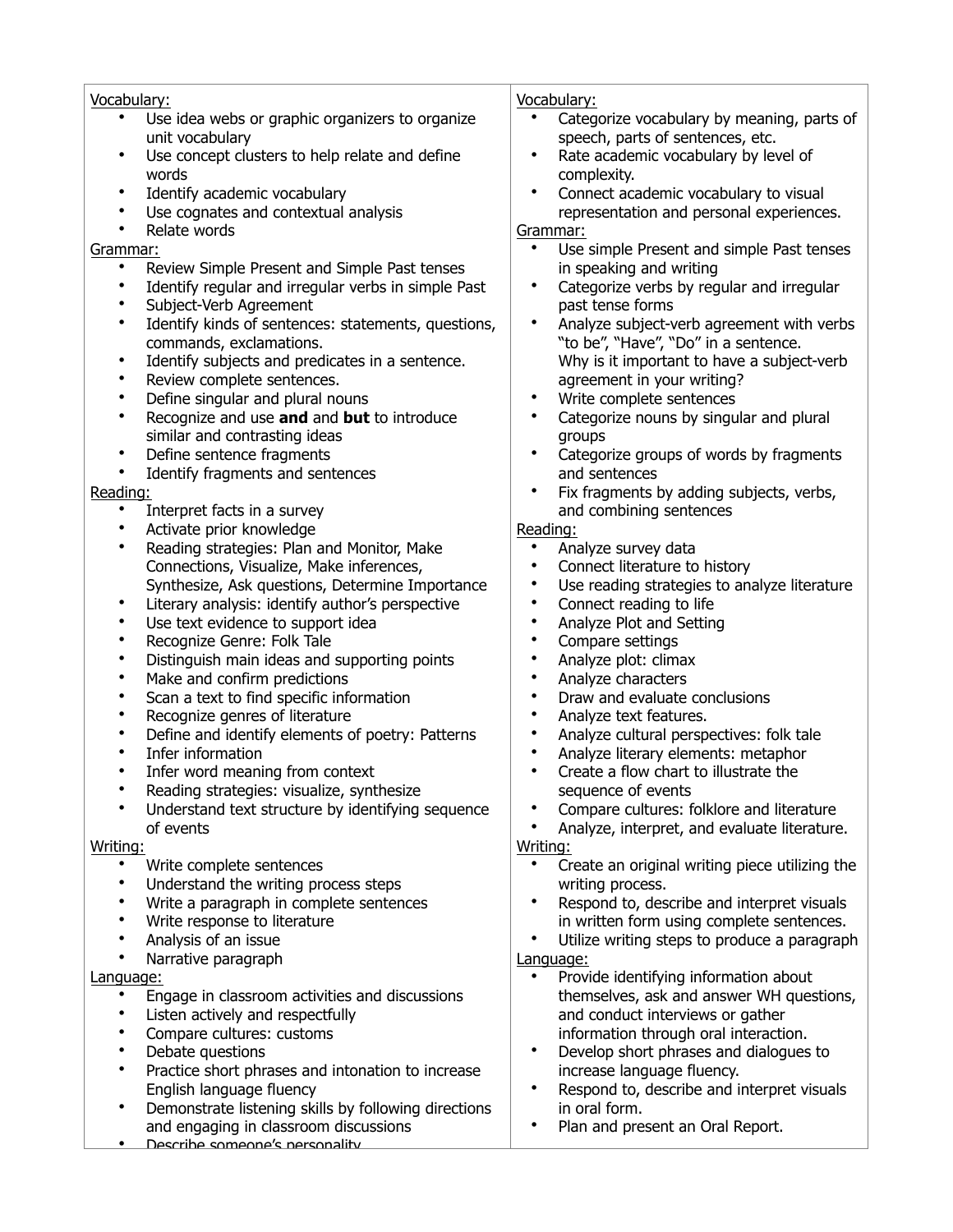| <b>Assessment Evidence (Stage 2)</b>                                                                  |                                                                                                                                                                                                                                                                                                                                                                                                                                                                                         |  |
|-------------------------------------------------------------------------------------------------------|-----------------------------------------------------------------------------------------------------------------------------------------------------------------------------------------------------------------------------------------------------------------------------------------------------------------------------------------------------------------------------------------------------------------------------------------------------------------------------------------|--|
| <b>Performance Task Description</b>                                                                   |                                                                                                                                                                                                                                                                                                                                                                                                                                                                                         |  |
| Goal<br>Role<br><b>Audience</b><br><b>Situation</b><br><b>Product/Performance</b><br><b>Standards</b> | Formative Assessments:<br>• Quizzes<br>• Writing assignments<br>• Journal Writing<br>• Oral participation<br>• Question and Answer sessions<br>• Exit tickets<br>• Oral assessment<br>• Interactive worksheets (Practice and Grammar book)<br>• Surveys<br><b>Summative Assessments:</b><br>• Unit Assessment<br>$\cdot$ OEO's<br>• Unit Reflection<br>• Writing Focus: Focus and Unity<br>• Writing: Personal Narrative (rubric p.74)<br>• Projects: Partner Profile, Book of Proverbs |  |
| <b>Other Evidence</b>                                                                                 |                                                                                                                                                                                                                                                                                                                                                                                                                                                                                         |  |
| Class participation<br>Homework                                                                       |                                                                                                                                                                                                                                                                                                                                                                                                                                                                                         |  |
| <b>Learning Plan (Stage 3)</b>                                                                        |                                                                                                                                                                                                                                                                                                                                                                                                                                                                                         |  |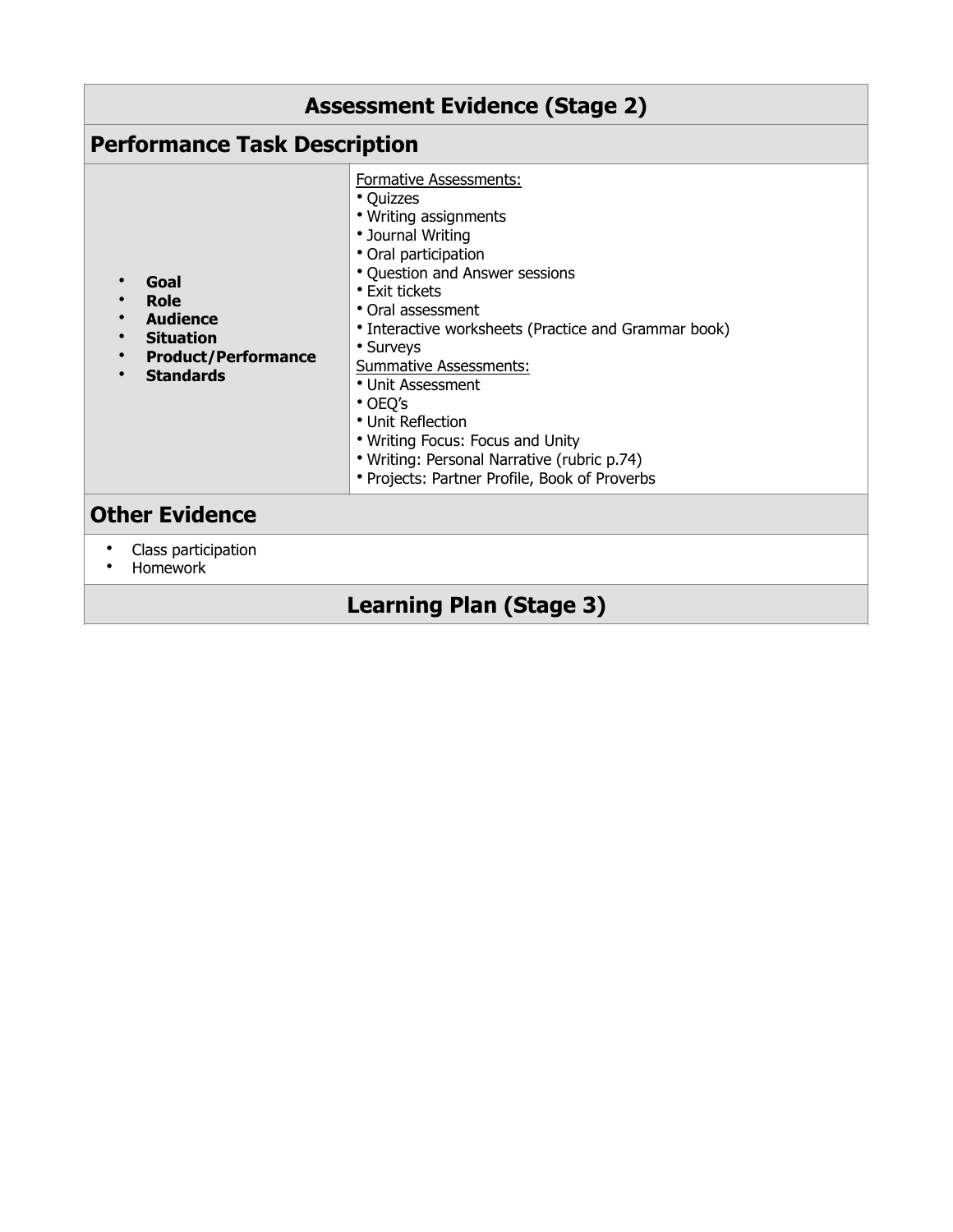| Where are your students headed?<br>$\bullet$<br>Where have they been? How will you<br>make sure the students know where<br>they are going?<br>How will you hook students at the<br>$\bullet$<br>beginning of the unit?<br>What events will help students<br>experience and explore the big idea<br>and questions in the unit? How will<br>you equip them with needed skills<br>and knowledge?<br>How will you cause students to<br>reflect and rethink? How will you<br>guide them in rehearsing, revising,<br>and refining their work?<br>How will you help students to exhibit<br>$\bullet$<br>and self-evaluate their growing<br>skills, knowledge, and understanding<br>throughout the unit?<br>How will you tailor and otherwise<br>$\bullet$<br>personalize the learning plan to<br>optimize the engagement and<br>effectiveness of ALL students,<br>without compromising the goals of<br>the unit?<br>How will you organize and sequence | Complete graphic organizers to aid in<br>$\bullet$<br>understanding main ideas and supporting details<br>Cooperative Learning- Think, Pair, Share; Group<br>work<br>Listen to text on audio and respond to a variety of<br>$\bullet$<br>questions<br>$\bullet$<br>Use visuals to engage in oral discourse pertaining<br>to the essential questions<br>Conduct interviews of classmates and or teachers<br>$\bullet$<br>based on a list of pre-written questions and<br>present information back to the class<br>Create a word map of academic vocabulary, write<br>$\bullet$<br>sentences related to text, and use illustrations to<br>further support an understanding of each word<br>Use text structures and reading strategies to aid in<br>$\bullet$<br>understanding material read<br>Academic Language Frames<br>$\bullet$<br>Link Vocabulary and Concepts<br>$\bullet$<br>Cognates<br>$\bullet$<br>Use text structures and reading strategies to aid in<br>$\bullet$<br>understanding material read<br>Link vocabulary and concepts<br>$\bullet$<br>Use visual to engage in oral discourse<br>٠<br>Create concept clusters<br>$\bullet$<br>Flow chart-sequence, time line<br>$\bullet$ |
|-------------------------------------------------------------------------------------------------------------------------------------------------------------------------------------------------------------------------------------------------------------------------------------------------------------------------------------------------------------------------------------------------------------------------------------------------------------------------------------------------------------------------------------------------------------------------------------------------------------------------------------------------------------------------------------------------------------------------------------------------------------------------------------------------------------------------------------------------------------------------------------------------------------------------------------------------|------------------------------------------------------------------------------------------------------------------------------------------------------------------------------------------------------------------------------------------------------------------------------------------------------------------------------------------------------------------------------------------------------------------------------------------------------------------------------------------------------------------------------------------------------------------------------------------------------------------------------------------------------------------------------------------------------------------------------------------------------------------------------------------------------------------------------------------------------------------------------------------------------------------------------------------------------------------------------------------------------------------------------------------------------------------------------------------------------------------------------------------------------------------------------------------------|
| the learning activities to optimize the                                                                                                                                                                                                                                                                                                                                                                                                                                                                                                                                                                                                                                                                                                                                                                                                                                                                                                         |                                                                                                                                                                                                                                                                                                                                                                                                                                                                                                                                                                                                                                                                                                                                                                                                                                                                                                                                                                                                                                                                                                                                                                                                |
|                                                                                                                                                                                                                                                                                                                                                                                                                                                                                                                                                                                                                                                                                                                                                                                                                                                                                                                                                 |                                                                                                                                                                                                                                                                                                                                                                                                                                                                                                                                                                                                                                                                                                                                                                                                                                                                                                                                                                                                                                                                                                                                                                                                |

# **Unit 2: Family Matters**

**engagement and achievement of ALL** 

**students?**

| <b>Title of Unit</b>                      | Wisdom of the Ages | <b>Grade Level</b> | $9 - 12$  |
|-------------------------------------------|--------------------|--------------------|-----------|
| <b>Curriculum Area</b>                    | ESL II             | <b>Time Frame</b>  | 3-9 weeks |
| <b>Developed By</b>                       | Olesia Parmar      |                    |           |
| <b>Identify Desired Results (Stage 1)</b> |                    |                    |           |
| <b>Content Standards</b>                  |                    |                    |           |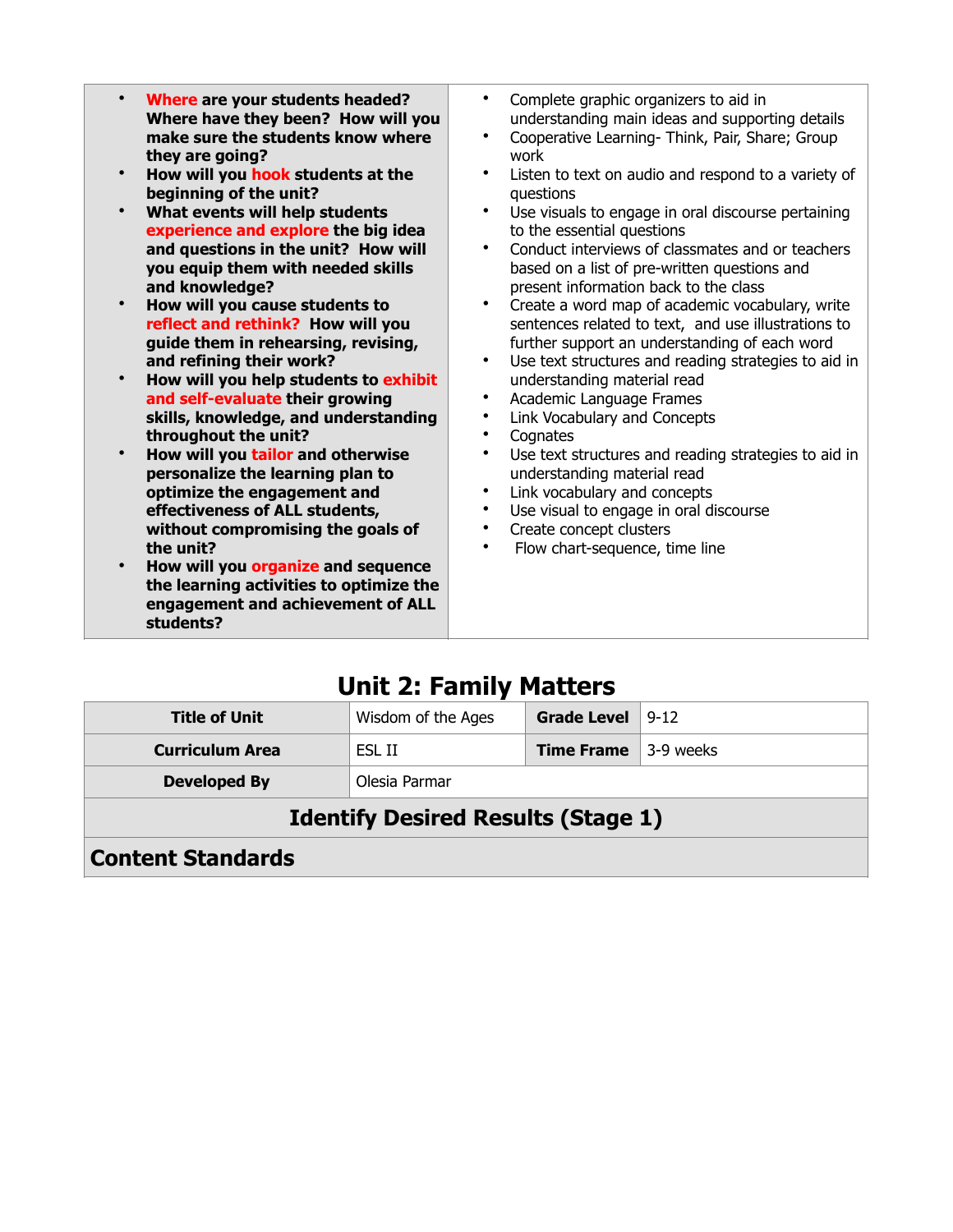ELD Standard  $1 -$  Social and Instructional Language

ELD Standard 2 – The language of Language Arts

ELD Standard 3 – The language of Mathematics

ELD Standard  $4$  – The language of Science

ELD Standard 5 – The language of Social Studies

#### **Common Core State Standards:**

#### Reading Standards for Literature:

- CCSS[RL.1](http://www.corestandards.org/ELA-Literacy/RL/9-10/1/) Read closely to determine what the text says explicitly and to make logical inferences from it; cite specific textual evidence when writing or speaking to support conclusions drawn from the text.
- CCSS[RL.2](http://www.corestandards.org/ELA-Literacy/RL/9-10/2/) Determine a theme or central idea of a text and analyze in detail its development over the course of the text, including how it emerges and is shaped and refined by specific details; provide an objective summary of the text.
- CCSS[RL.3](http://www.corestandards.org/ELA-Literacy/RL/9-10/3/) Analyze how complex characters (e.g., those with multiple or conflicting motivations) develop over the course of a text, interact with other characters, and advance the plot or develop the theme
- CCSSRL.5 Analyze the structure of texts, including how specific sentences, paragraphs, and larger portions of the text (e.g., a section, chapter, scene, or stanza) relate to each other and the whole.
- CCSSRL.10 By the end of grades 9-12, read and comprehend literature, including stories, dramas, and poems, in the grades 9-12 text complexity band proficiently, with scaffolding as needed at the high end of the range

#### Reading Standards for Informational Text:

- CCSS[RI.1](http://www.corestandards.org/ELA-Literacy/RL/9-10/1/) Cite strong and thorough textual evidence to support analysis of what the text says explicitly as well as inferences drawn from the text.
- CCSS[RI.2](http://www.corestandards.org/ELA-Literacy/RL/9-10/2/) Determine a theme or central idea of a text and analyze in detail its development over the course of the text, including how it emerges and is shaped and refined by specific details; provide an objective summary of the text.
- CCSS[RI.10](http://www.corestandards.org/ELA-Literacy/RI/9-10/10/) By the end of grades 9-12, read and comprehend literacy nonfiction in the grades 9-12 text complexity band proficiently, with scaffolding as needed at the high end of the range.

#### Writing Standards:

- CCSSW.2 Write informative/explanatory texts to examine and convey complex ideas, concepts, and information clearly and accurately through the effective selection, organization, and analysis of content.
- CCSSW.4 Produce clear and coherent writing in which the development, organization, and style are appropriate to task, purpose, and audience.
- CCSSW.5 Develop and strengthen writing as needed by planning, revising, editing, rewriting, or trying a new approach, focusing on addressing what is most significant for a specific purpose and audience.
- CCSSW.7 Conduct short as well as more sustained research projects based on focused questions, demonstrating understanding of the subject under investigation
- CCSSW.9 Draw evidence from literary or informational texts to support analysis, reflection, and research.
- CCSSW.10 Write routinely over extended time frames (time for research, reflection, and revision) and shorter time frames (a single sitting or a day or two) for a range of tasks, purposes, and audiences.

#### Speaking and Listening Standards:

writi<del>ng ar speaking.</del><br>.

- CCSSSL.1 Prepare for and participate effectively in a range of conversations and collaborations with diverse partners, building on others' ideas and expressing their own clearly and persuasively
- CCSSSL.6 Adapt speech to a variety of contexts and tasks, demonstrating command of formal English when indicated or appropriate.

#### Language Standards:

CCSSL.1 Demonstrate command of the conventions of Standard English grammar and usage when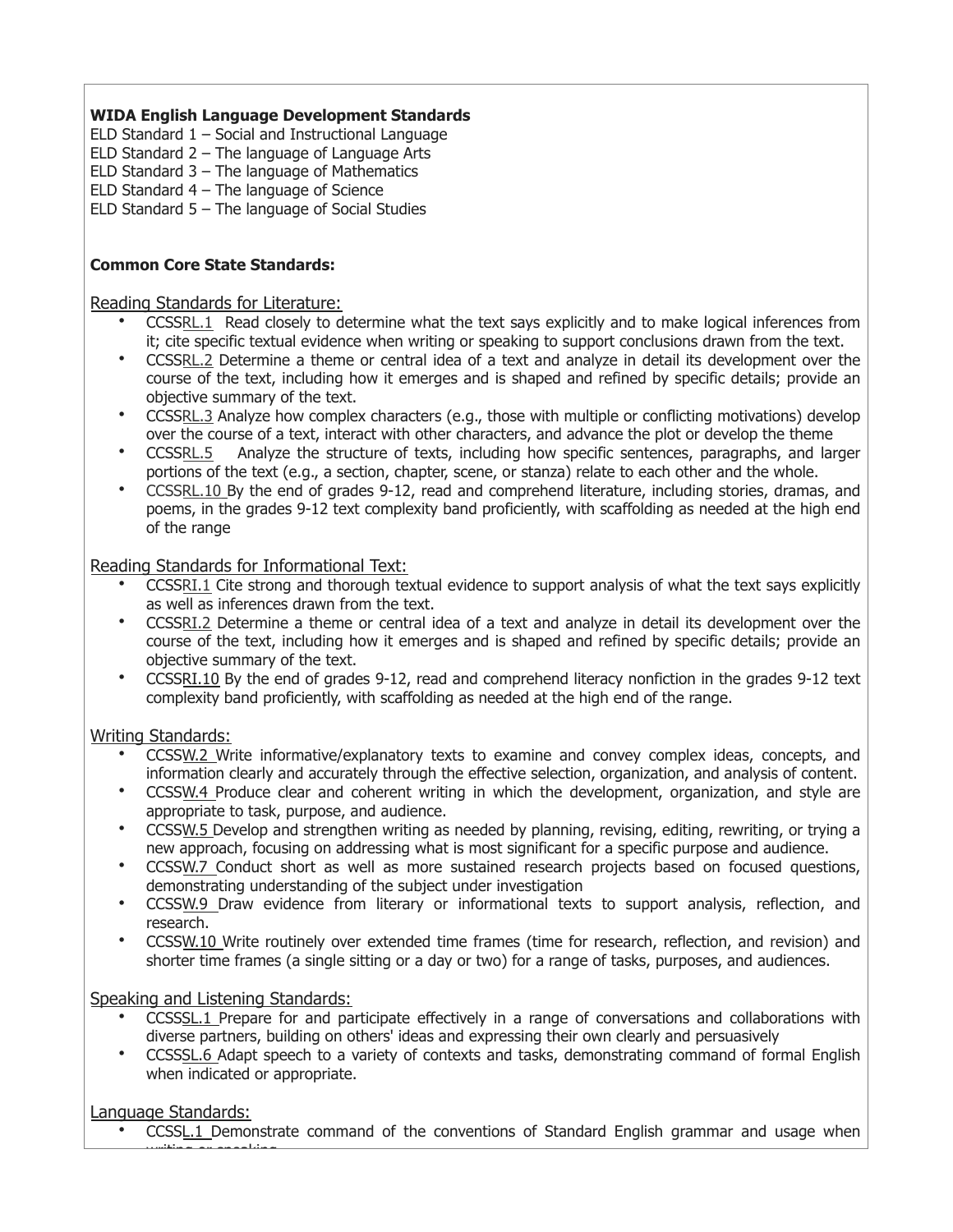| <b>Understandings</b>                                                                                                                                                                                                                                                                                                                                                                                                                                 | <b>Essential Questions</b>                 |                                                                                                                                                                                                                                                                                                                                                                                  |
|-------------------------------------------------------------------------------------------------------------------------------------------------------------------------------------------------------------------------------------------------------------------------------------------------------------------------------------------------------------------------------------------------------------------------------------------------------|--------------------------------------------|----------------------------------------------------------------------------------------------------------------------------------------------------------------------------------------------------------------------------------------------------------------------------------------------------------------------------------------------------------------------------------|
| <b>Overarching Understanding</b>                                                                                                                                                                                                                                                                                                                                                                                                                      | <b>Overarching</b>                         | <b>Topical</b>                                                                                                                                                                                                                                                                                                                                                                   |
| Students will understand that:<br>Communicating in English is an asset in<br>order to further their education and social<br>relationships.<br>Their roots will influence who they are.<br>$\bullet$<br>$\bullet$<br>Family traditions have an impact on who you<br>are.<br>How genes are related to a DNA molecule<br>٠<br>We inherit our traits from our families<br>Explore the science behind family resemblances<br><b>Related Misconceptions</b> | How do families<br>$\bullet$<br>affect us? | Do you think<br>family meals<br>matter? Why?<br>Why is<br>important to<br>appreciate<br>one's culture?<br>Do people who<br>closely<br>resemble a<br>parent<br>physically can<br>also resemble<br>that person in<br>other ways?<br>How can<br>individuals be<br>unique if they<br>get genes from<br>their parents?<br>How can the<br>behavior of<br>parents make<br>a difference? |
| <b>Knowledge</b><br>Students will know                                                                                                                                                                                                                                                                                                                                                                                                                | <b>Skills</b><br>Students will be able to  |                                                                                                                                                                                                                                                                                                                                                                                  |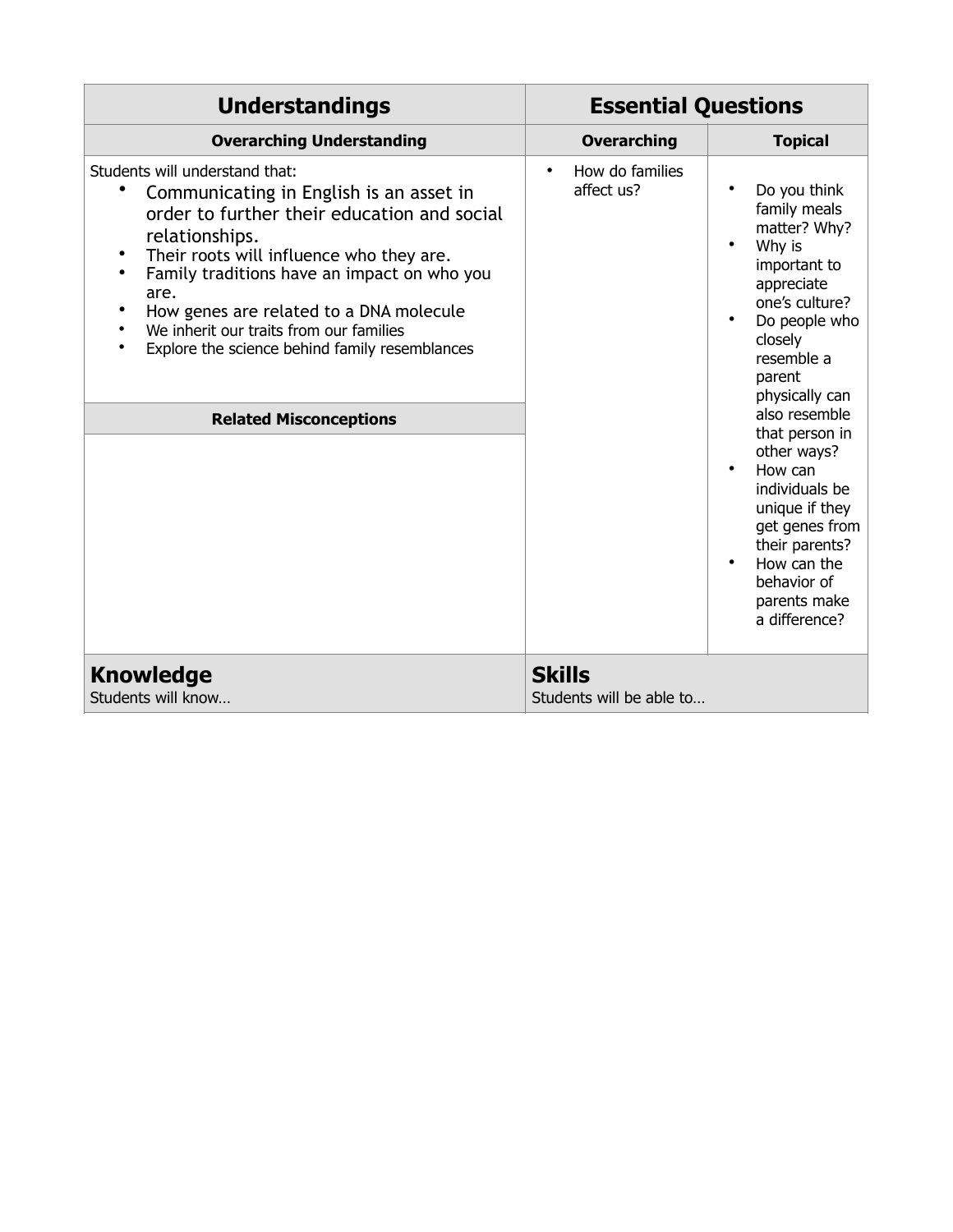| Vocabulary:<br>Use idea webs or graphic organizers to organize unit<br>vocabulary<br>Identify academic vocabulary<br>$\bullet$<br>List compound words and explain the meaning of the<br>$\bullet$<br>new word<br>Name parts of a word<br>$\bullet$                                                                                                                                                                                                                                                                                                                                                                                                                                                                                                                                                                                                                                                                                                                                                                                                            | Vocabulary:<br>• Connect academic vocabulary to visual<br>representation and personal experiences<br>. Make new words using the strategy of word<br>parts<br>• Figure out the meaning of compound words<br>by using the compound word chart                                                                                                                                                                                                                                                                                                                                                                                                                                                                                                                                   |
|---------------------------------------------------------------------------------------------------------------------------------------------------------------------------------------------------------------------------------------------------------------------------------------------------------------------------------------------------------------------------------------------------------------------------------------------------------------------------------------------------------------------------------------------------------------------------------------------------------------------------------------------------------------------------------------------------------------------------------------------------------------------------------------------------------------------------------------------------------------------------------------------------------------------------------------------------------------------------------------------------------------------------------------------------------------|-------------------------------------------------------------------------------------------------------------------------------------------------------------------------------------------------------------------------------------------------------------------------------------------------------------------------------------------------------------------------------------------------------------------------------------------------------------------------------------------------------------------------------------------------------------------------------------------------------------------------------------------------------------------------------------------------------------------------------------------------------------------------------|
| Grammar:<br>$\bullet$<br>Master grammar structures learned in Unit 1: yes/no<br>and Wh-questions, subject pronouns, verbs "to be",<br>"Do", "Have" in Simple Present and Simple Past Tenses.<br>Use helping verbs (Modals) and object pronouns<br>$\bullet$<br>correctly in complete sentences<br>Use action verbs orally and in written form<br>$\bullet$<br>Describe actions<br>$\bullet$<br>Ask questions orally and in written form using question<br>$\bullet$<br>words Who? What? When? Where? Why?<br>Use Present Progressive verbs<br>$\bullet$<br>Use Nouns, Verbs, and Pronouns in sentences<br>$\bullet$<br>Reading:                                                                                                                                                                                                                                                                                                                                                                                                                               | Grammar:<br>• Explain how helping verbs are used to<br>describe abilities, give advice, and express<br>obligation.<br>• Use and describe action verbs in the simple<br>present tense and translate simple verbs into<br>verbs with suffixes and identify the new<br>meaning<br>• Describe in oral and written form what you<br>can do and how these skills may help others,<br>using helping verbs (can, may, should, and<br>must.)<br>• Explain how action verbs are used in the<br>Present Tense and The Present Continuous                                                                                                                                                                                                                                                 |
| Identify text structure: Problem and Solution<br>$\bullet$<br>Identify text structure: Cause and Effect<br>$\bullet$<br>Identify signal words that introduce reasons and results<br>$\bullet$<br>Use text evidence to support ideas<br>$\bullet$<br><b>Describe Characters</b><br>$\bullet$<br>Distinguish main ideas and supporting points<br>$\bullet$<br>Make and confirm predictions<br>$\bullet$<br>Scan a text to find specific information<br>$\bullet$<br>Find quotations in the text to support ideas<br>$\bullet$<br>Recognize genres of literature: Folk Tales, Memoir,<br>$\bullet$<br>Poetry<br>Define and identify elements of poetry: Patterns,<br>$\bullet$<br>Repetition<br>Make and confirm predictions<br>$\bullet$<br>Identify main ideas and details<br>$\bullet$<br>Infer word meaning from context<br>$\bullet$<br>Reading strategies: visualize, infer information<br>Understand text structure by identifying sequence of<br>$\bullet$<br>events<br>Summarize stories while locating the main idea and<br>supporting details of text | Tense<br>Reading:<br>• Determine and explain causes and effects as<br>they are used in the text<br>• Explain and illustrate meaning of proverbs<br>• Analyze literary elements : Character<br>• Connect problems and solutions in the text<br>• Connect causes and effects in the text<br>• Compare and connect different forms of<br>wisdom across texts<br>• Interpret and Generalize literature<br>• Explain quotations and justify how they<br>support ideas<br>• Identify unique characteristics of the genre<br>"Folk Tale"<br>• Analyze poem by identifying elements of<br>poetry and explaining the importance of using<br>them<br>• Compare and contrast two reading selections.<br>Find a similar wise lesson and name a lesson<br>that is unique to each selection |
| Writing:<br>Write complete sentences<br>$\bullet$<br>Understand the writing process steps<br>$\bullet$<br>Write a paragraph in complete sentences<br>$\bullet$<br>Write a Problem-and-Solution paragraph<br>$\bullet$<br>Language:<br>Engage in classroom activities<br>$\bullet$<br>Express likes and dislikes<br>$\bullet$<br>Express needs and wants<br>$\bullet$<br>Talk about a sport<br>$\bullet$<br>Practice short phrases and intonation to increase<br>$\bullet$<br>English Janguage fluency                                                                                                                                                                                                                                                                                                                                                                                                                                                                                                                                                         | Writing:<br>• Plan, write and share a paragraph about a<br>Folk Tale<br>• Apply a Problem-and-Solution pattern in<br>writing a paragraph (describe the problem,<br>suggest the solution and explain why the<br>solution works.)<br>• Use graphic organizers and brainstorm ideas<br>that will allow them to write an expository<br>piece, journal entry, personal narrative, OEQ,<br>picture prompt, and writing prompt while<br>using the writing process and editing their                                                                                                                                                                                                                                                                                                  |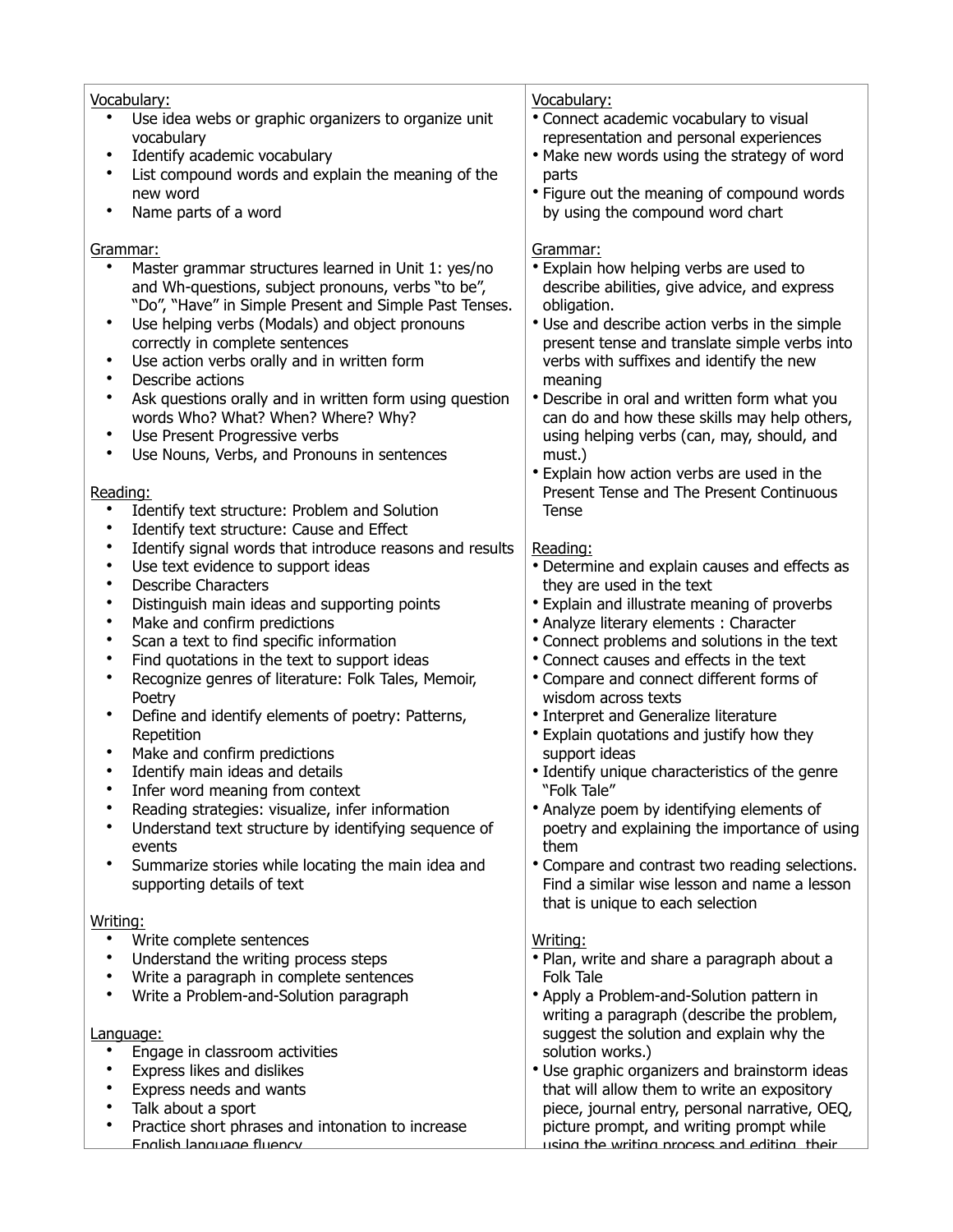| <b>Assessment Evidence (Stage 2)</b>                                                                         |                                                                                                                                                                                                                                                                                                                                                                                                                                                                                                                                        |  |
|--------------------------------------------------------------------------------------------------------------|----------------------------------------------------------------------------------------------------------------------------------------------------------------------------------------------------------------------------------------------------------------------------------------------------------------------------------------------------------------------------------------------------------------------------------------------------------------------------------------------------------------------------------------|--|
| <b>Performance Task Description</b>                                                                          |                                                                                                                                                                                                                                                                                                                                                                                                                                                                                                                                        |  |
| Goal<br><b>Role</b><br><b>Audience</b><br><b>Situation</b><br><b>Product/Performance</b><br><b>Standards</b> | Formative Assessments:<br>• Quizzes<br>• Writing assignments<br>• Journal Writing<br>• Oral participation<br>• Exit tickets<br>• Interactive worksheets (Grammar and Practice books)<br>Observation of peer to peer interaction and collaboration<br><b>Summative Assessments:</b><br>• Cluster Assessment<br>• Cluster Reflection<br>• Projects: Interview<br>. Writing- focus on development of ideas: News Article (Rubric p.164)<br>• Language Acquisition (Rubric)<br>http://www.woostercolts.com/pdf/ib/myp-worl-lang-rubric.pdf |  |
| <b>Other Evidence</b>                                                                                        |                                                                                                                                                                                                                                                                                                                                                                                                                                                                                                                                        |  |
|                                                                                                              |                                                                                                                                                                                                                                                                                                                                                                                                                                                                                                                                        |  |
| <b>Learning Plan (Stage 3)</b>                                                                               |                                                                                                                                                                                                                                                                                                                                                                                                                                                                                                                                        |  |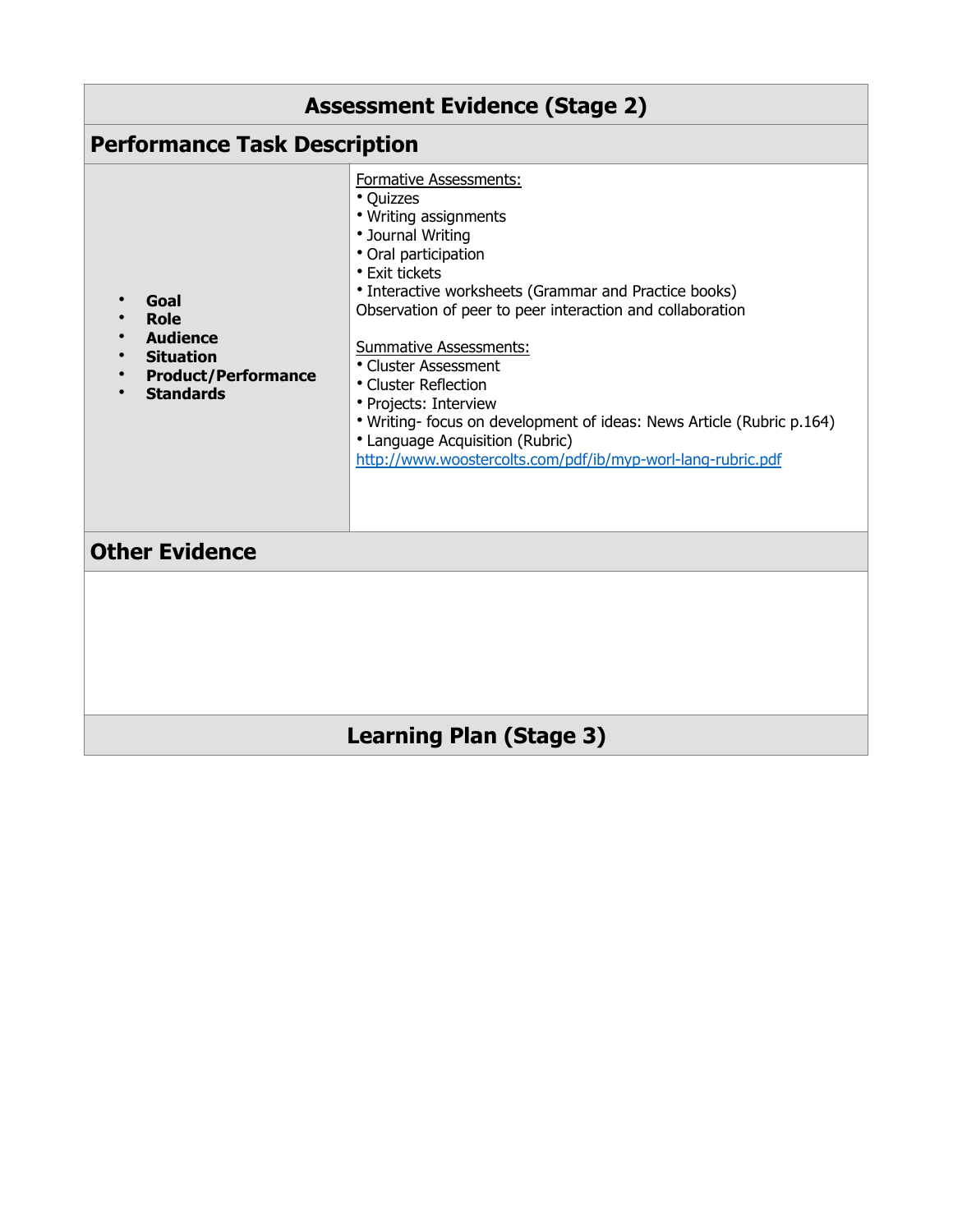- **Where are your students headed? Where have they been? How will you make sure the students know where they are going?**
- **How will you hook students at the beginning of the unit?**
- **What events will help students experience and explore the big idea and questions in the unit? How will you equip them with needed skills and knowledge?**
- **How will you cause students to reflect and rethink? How will you guide them in rehearsing, revising, and refining their work?**
- **How will you help students to exhibit and self-evaluate their growing skills, knowledge, and understanding throughout the unit?**
- **How will you tailor and otherwise personalize the learning plan to optimize the engagement and effectiveness of ALL students, without compromising the goals of the unit?**
- **How will you organize and sequence the learning activities to optimize the engagement and achievement of ALL students?**
- Cooperative Learning: Think, Pair, Share; Team Word Webbing
- Language Frames for Writing
- Classification Charts: Compound Word Chart
- Create a Word Map of Academic Vocabulary
- TPR-Total Physical Response
- Cognates<br>• Academic
- Academic Language Frames<br>• Link Vocabulary and Concent
- Link Vocabulary and Concepts
- Language Acquisition<br>• Lise visuals to engage
- Use visuals to engage in oral discourse pertaining to the essential question
- Listen to text on audio and respond to a variety of questions
- Problem-and-Solution Chart
- Character Chart
- Paragraph Organizer
- Cause-and-Effect Chart<br>• Express Needs and Wan
- Express Needs and Wants activity: p.146(Edge)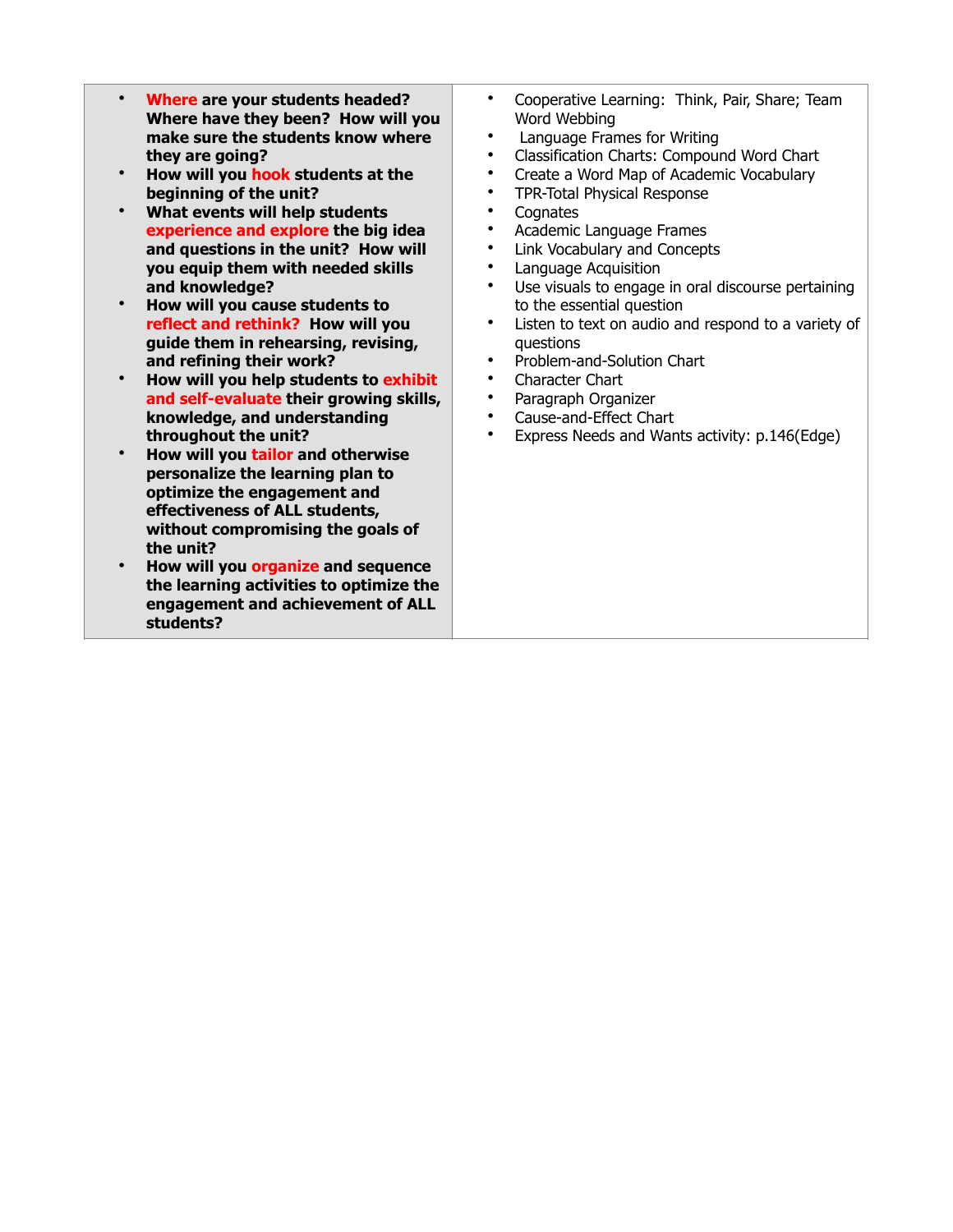### **Unit 3: True Self**

| <b>Title of Unit</b>                      | Global Village | <b>Grade Level</b>                  | $9 - 12$ |
|-------------------------------------------|----------------|-------------------------------------|----------|
| <b>Curriculum Area</b>                    | ESL II         | <b>Time Frame</b> $\vert$ 3-9 weeks |          |
| <b>Developed By</b>                       | Olesia Parmar  |                                     |          |
| <b>Identify Desired Results (Stage 1)</b> |                |                                     |          |
| <b>Content Standards</b>                  |                |                                     |          |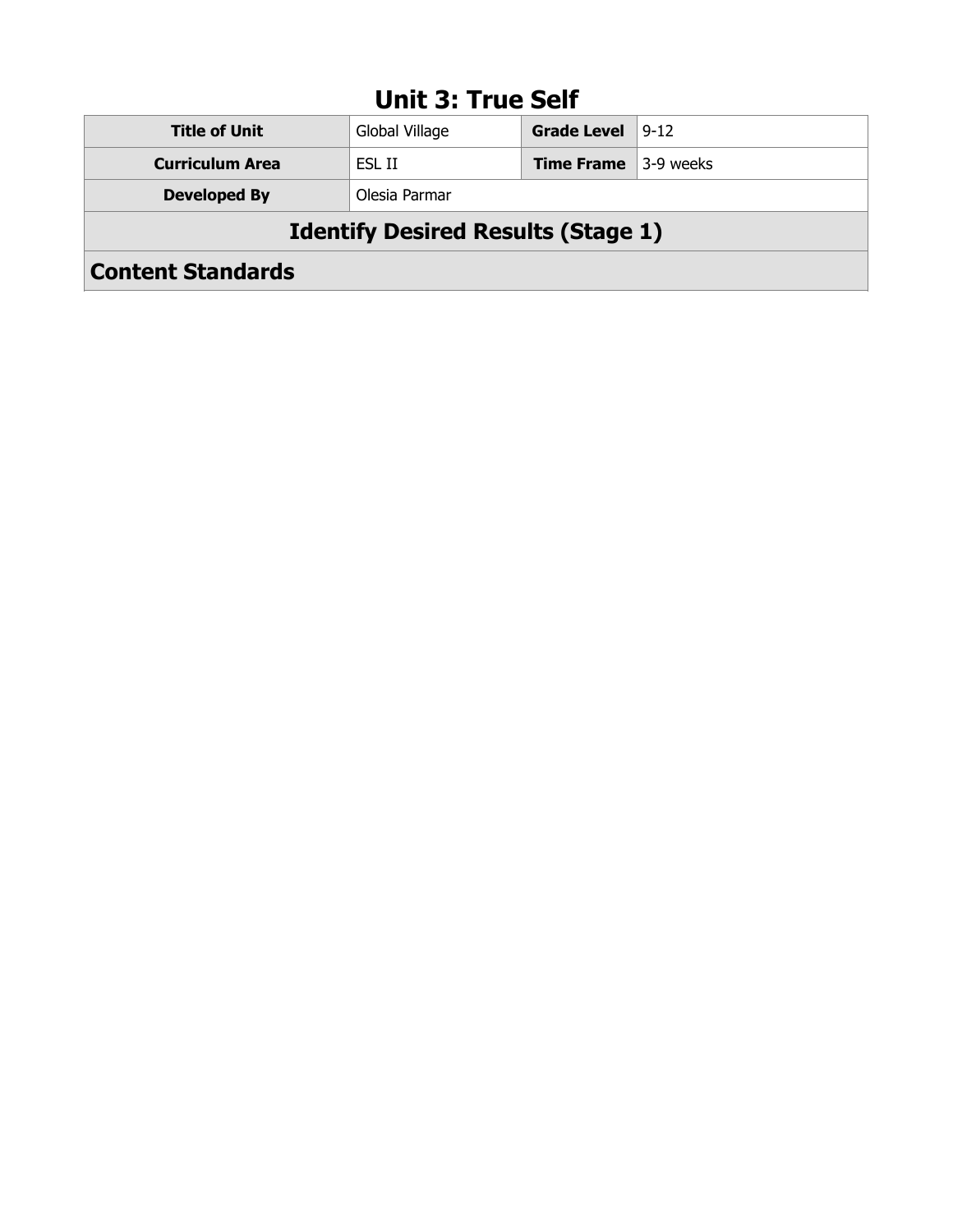- ELD Standard  $1 -$  Social and Instructional Language
- ELD Standard 2 The language of Language Arts
- ELD Standard 3 The language of Mathematics
- ELD Standard  $4$  The language of Science

ELD Standard 5 – The language of Social Studies

#### **Common Core State Standards:**

#### Reading Standards for Literature:

- CCSS[RL.3](http://www.corestandards.org/ELA-Literacy/RL/9-10/3/) Analyze how complex characters (e.g., those with multiple or conflicting motivations) develop over the course of a text, interact with other characters, and advance the plot or develop the theme.
- CCSS[RL.5](http://www.corestandards.org/ELA-Literacy/RL/9-10/5/) Analyze how an author's choices concerning how to structure a text, order events within it (e.g., parallel plots), and manipulate time (e.g., pacing, flashbacks) create such effects as mystery, tension, or surprise.
- CCSSRL.9 Analyze how two or more texts address similar themes or topics in order to build knowledge or to compare the approaches the authors take.

#### Reading Standards for Informational Text:

- CCSS[RI.1](http://www.corestandards.org/ELA-Literacy/RL/9-10/1/) Cite strong and thorough textual evidence to support analysis of what the text says explicitly as well as inferences drawn from the text.
- CCSS[RI.2](http://www.corestandards.org/ELA-Literacy/RL/9-10/2/) Determine a theme or central idea of a text and analyze in detail its development over the course of the text, including how it emerges and is shaped and refined by specific details; provide an objective summary of the text
- CCSSRI.9 Analyze how two or more texts address similar themes or topics in order to build knowledge or to compare the approaches the authors take.
- CCSS[RI.10](http://www.corestandards.org/ELA-Literacy/RI/9-10/10/) By the end of grades 9-12, read and comprehend literacy nonfiction in the grades 9-12 text complexity band proficiently, with scaffolding as needed at the high end of the range.

#### Writing Standards:

- CCSSW.2. Write informative/explanatory texts to examine and convey complex ideas and information clearly and accurately through the effective selection, organization, and analysis of content.
- CCSSW.2.F Provide a concluding statement or section that follows from and supports the information or explanation presented (e.g., articulating implications or the significance of the topic).
- CCSSW.4 Produce clear and coherent writing in which the development, organization, and style are appropriate to task, purpose, and audience.
- CCSSW.5 Develop and strengthen writing as needed by planning, revising, editing, rewriting, or trying a new approach, focusing on addressing what is most significant for a specific purpose and audience.
- CCSSW.7 Conduct short as well as more sustained research projects based on focused questions, demonstrating understanding of the subject under investigation.
- CCSSW.9 Draw evidence from literary or informational texts to support analysis, reflection, and research.

#### Speaking and Listening Standards:

- CCSSSL.1 Prepare for and participate effectively in a range of conversations and collaborations with diverse partners, building on others' ideas and expressing their own clearly and persuasive.
- CCSSSL.4 Present information, findings, and supporting evidence clearly, concisely, and logically such that listeners can follow the line of reasoning and the organization, development, substance, and style are appropriate to purpose, audience, and task.

#### Language Standards:

• CCSSL.1 Demonstrate command of the conventions of Standard English grammar and usage when writing or speaking. • CCSSL.2 Demonstrate command of the conventions of Standard English capitalization, punctuation, and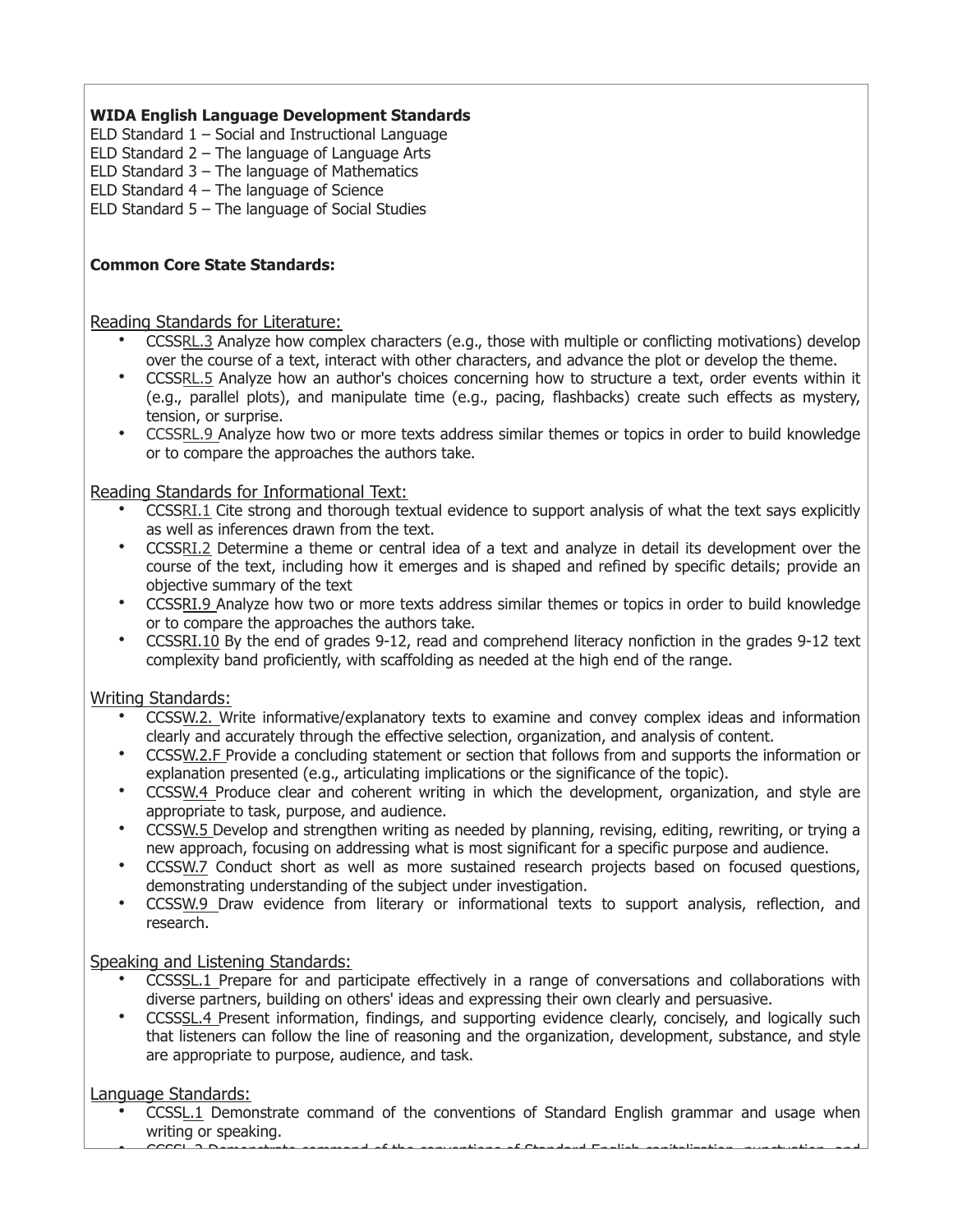| <b>Understandings</b>                                                                                                                                                                                                                                                                                                                                                 | <b>Essential Questions</b>                |                                                                                                                                                                                                                                                      |  |
|-----------------------------------------------------------------------------------------------------------------------------------------------------------------------------------------------------------------------------------------------------------------------------------------------------------------------------------------------------------------------|-------------------------------------------|------------------------------------------------------------------------------------------------------------------------------------------------------------------------------------------------------------------------------------------------------|--|
| <b>Overarching Understanding</b>                                                                                                                                                                                                                                                                                                                                      | <b>Overarching</b>                        | <b>Topical</b>                                                                                                                                                                                                                                       |  |
| Students will understand that:<br>• People are different but at the same time share similarities<br>• Our environment affects how we as a culture are similar<br>and different<br>• Even though people have different cultures and traditions<br>they still share many similarities<br>• People face struggles about their identity<br>• Explore the notion of talent | Do we find or create our<br>true selves?  | • What makes us the<br>same?<br>• What makes us<br>different?<br>• How do our<br>environments make<br>us different?<br>• How do experiences<br>we share make us<br>the same?<br>How do our<br>$\bullet$<br>hopes and<br>dreams make<br>us different? |  |
| <b>Related Misconceptions</b>                                                                                                                                                                                                                                                                                                                                         |                                           |                                                                                                                                                                                                                                                      |  |
|                                                                                                                                                                                                                                                                                                                                                                       |                                           |                                                                                                                                                                                                                                                      |  |
| <b>Knowledge</b><br>Students will know                                                                                                                                                                                                                                                                                                                                | <b>Skills</b><br>Students will be able to |                                                                                                                                                                                                                                                      |  |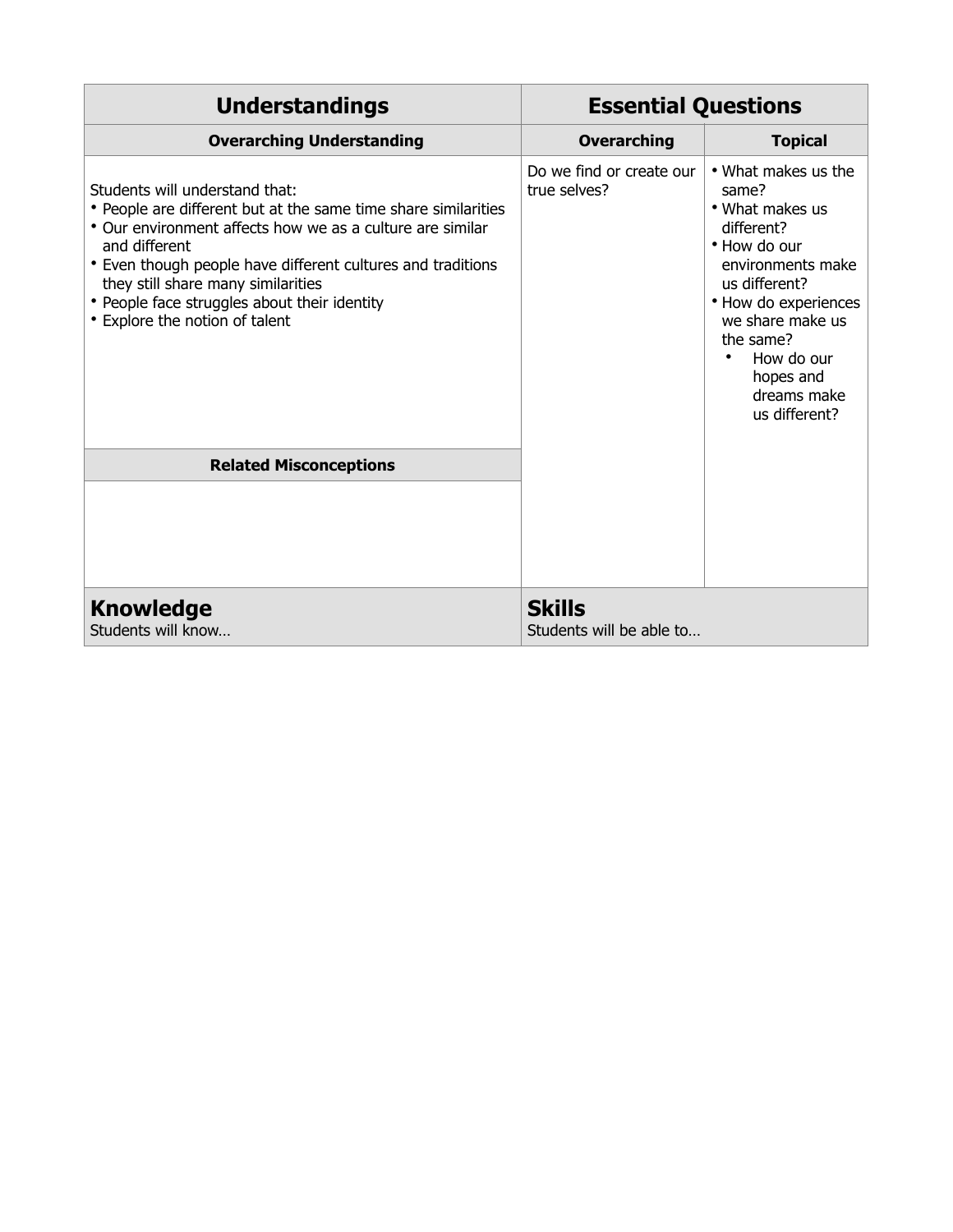| Vocabulary:<br>Identify academic vocabulary<br>$\bullet$<br>List compound words and explain the meaning of the<br>$\bullet$<br>new word<br>• Use word parts, base words, prefixes and suffixes to<br>develop and increase vocabulary<br>• Practice and monitor appropriate phrasing based on fluency<br>exercises: Expression                                                                                       | Vocabulary:<br>• Develop and use academic vocabulary based<br>on reading strategy taught<br>• Examine words to understand their meaning,<br>using the strategy of word parts.<br>• Design study cards for key vocabulary words<br>• Create an Idea Web to organize related words       |
|---------------------------------------------------------------------------------------------------------------------------------------------------------------------------------------------------------------------------------------------------------------------------------------------------------------------------------------------------------------------------------------------------------------------|----------------------------------------------------------------------------------------------------------------------------------------------------------------------------------------------------------------------------------------------------------------------------------------|
| Use idea webs or graphic organizers to organize unit<br>vocabulary<br>• Relate vocabulary words                                                                                                                                                                                                                                                                                                                     | Grammar:<br>• Demonstrate adjectives correctly in a sentence<br>• Compose complete sentences using<br>comparative and superlative adjectives                                                                                                                                           |
| Grammar:<br>$\bullet$<br>Use adjectives before nouns<br>Use Adjectives that compare<br>$\bullet$<br>Use comparative adjectives and superlatives<br>$\bullet$<br>Recognize and use very, too and enough<br>$\bullet$<br>Use Possessive Nouns<br>$\bullet$                                                                                                                                                            | • Use adjectives correctly to describe people<br>and places in oral and written form<br>• Use comparative adjectives and adjectives<br>before nouns correctly in a sentence or<br>paragraph                                                                                            |
| Use helping verbs (Modals) and object pronouns<br>$\bullet$<br>correctly in complete sentences<br>Use action verbs orally and in written form<br>$\bullet$<br>Describe actions<br>$\bullet$<br>Ask questions orally and in written form using question<br>$\bullet$<br>words Who? What? When? Where? Why?<br>Use Present Progressive verbs<br>$\bullet$<br>Use Nouns, Verbs, and Pronouns in sentences<br>$\bullet$ | Reading:<br>• Interpret information presented in reading<br>selections<br>• Identify and Explain author's purpose<br>• Formulate and support opinion statement<br>• Compare and contrast across texts<br>• Summarize and determine importance of the<br>main idea                      |
| Reading:<br>Reading Strategy: Determine importance of the main<br>$\bullet$<br>idea                                                                                                                                                                                                                                                                                                                                 | Writing:<br>• Write and state an opinion with support from<br>text                                                                                                                                                                                                                     |
| Use the chart to organize thoughts and write opinion<br>$\bullet$<br>Summarize a paragraph using a summary planner<br>$\bullet$<br>Identify text structure: Cause and Effect<br>$\bullet$<br>Identify signal words that introduce reasons and<br>$\bullet$<br>results<br>Use text evidence to support ideas<br><b>Describe Characters</b><br>$\bullet$                                                              | • Plan, write and share a Photo Essay<br>• Utilize the writing process to create an original<br>piece: (e.g., journal entry, descriptive essay,<br>personal narrative, OEQ, picture prompt,<br>writing prompt).<br>Edit sentences using the correct grammar,<br>spelling and mechanics |
| Distinguish main ideas and supporting points<br>Make and confirm predictions<br>Scan a text to find specific information                                                                                                                                                                                                                                                                                            | • Plan, write and share an invitation to join the<br>Presidential Classroom or a sports team.<br>• Plan, write and share Comparison-Contrast                                                                                                                                           |
| Find quotations in the text to support ideas<br>Recognize genres of literature: Folk Tales, Memoir,<br>٠<br>Poetry                                                                                                                                                                                                                                                                                                  | paragraph<br>• Utilize the writing process to: (pre-write, draft,<br>edit, revise, and publish).                                                                                                                                                                                       |
| Define and identify elements of poetry: Patterns,<br>٠<br>Repetition<br>Make and confirm predictions<br>٠<br>$\bullet$                                                                                                                                                                                                                                                                                              | Language:<br>Build a Bar Graph with the title, labeled<br>information and bars.                                                                                                                                                                                                        |
| Identify main ideas and details<br>Infer word meaning from context<br>$\bullet$<br>Reading strategies: visualize, infer information<br>$\bullet$<br>Understand text structure by identifying sequence of<br>$\bullet$                                                                                                                                                                                               | Classify and compare facts from the<br>reading selections by using a category<br>Diagram                                                                                                                                                                                               |
| events<br>Summarize stories while locating the main idea and<br>٠<br>supporting details of text                                                                                                                                                                                                                                                                                                                     | • Analyze and explain text features, globes,<br>graphs, headings and charts<br>• Make judgments and draw conclusion                                                                                                                                                                    |
| Writing:<br>Write complete sentences<br>$\bullet$<br>Understand the writing process steps<br>Write a naragraph in complete sentences<br>٠                                                                                                                                                                                                                                                                           | • Analyze and give an oral response to literature                                                                                                                                                                                                                                      |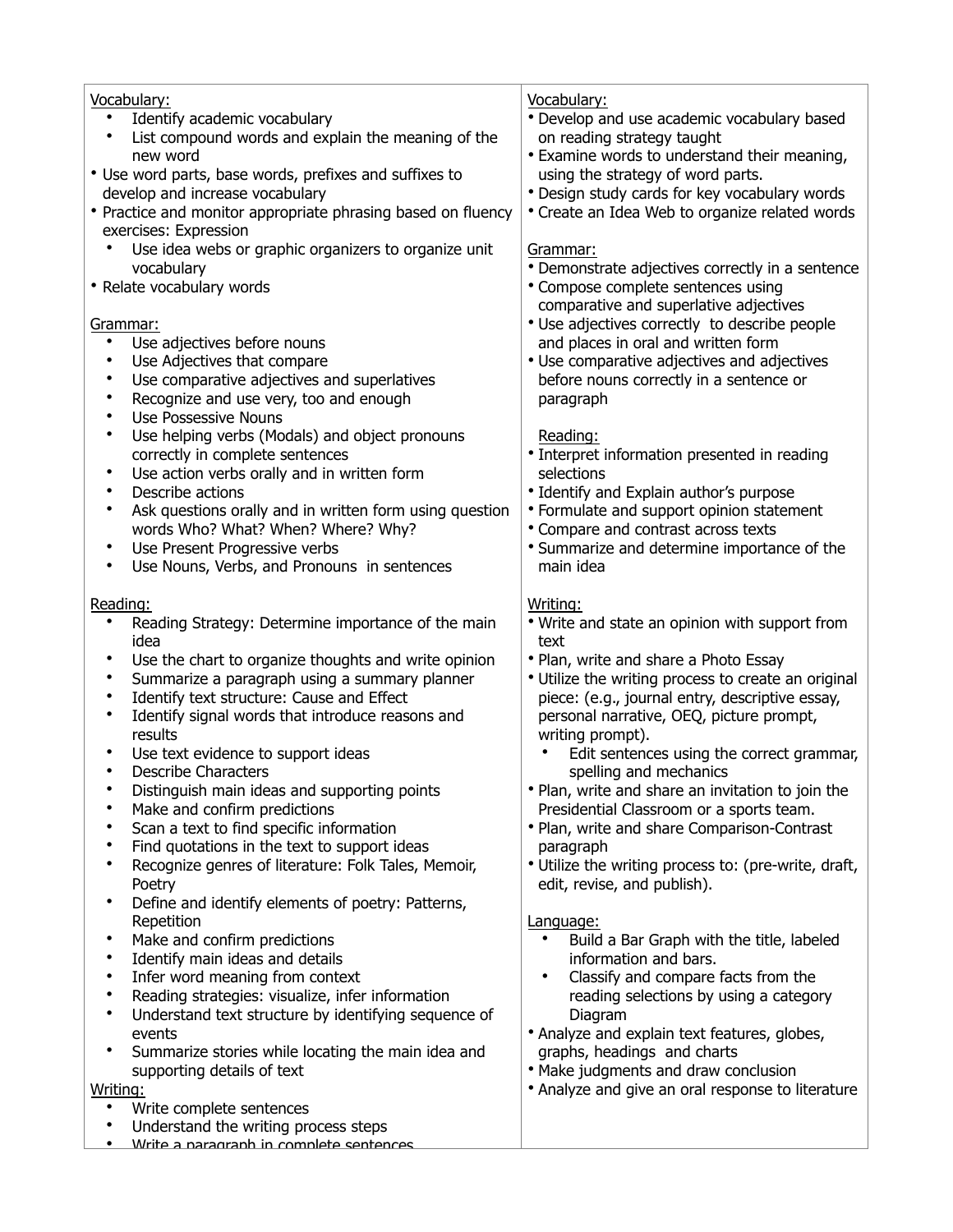| <b>Assessment Evidence (Stage 2)</b>                                                                               |                                                                                                                                                                                                                                                                                                                             |
|--------------------------------------------------------------------------------------------------------------------|-----------------------------------------------------------------------------------------------------------------------------------------------------------------------------------------------------------------------------------------------------------------------------------------------------------------------------|
| <b>Performance Task Description</b>                                                                                |                                                                                                                                                                                                                                                                                                                             |
| Goal<br>Role<br>$\bullet$<br><b>Audience</b><br><b>Situation</b><br><b>Product/Performance</b><br><b>Standards</b> | <b>Formative Assessments:</b><br>• Quizzes<br>• Writing assignments<br>• Journal Writing<br>• Oral participation<br>• Exit tickets<br>• Language Acquisition Assessment<br>Summative Assessments:<br>• Cluster Assessment<br>• Cluster Reflection<br>• Writing: Targeted trait-organization<br>• Short Story (rubric p.262) |
| <b>Other Evidence</b>                                                                                              |                                                                                                                                                                                                                                                                                                                             |

Homework Participations

# **Learning Plan (Stage 3)**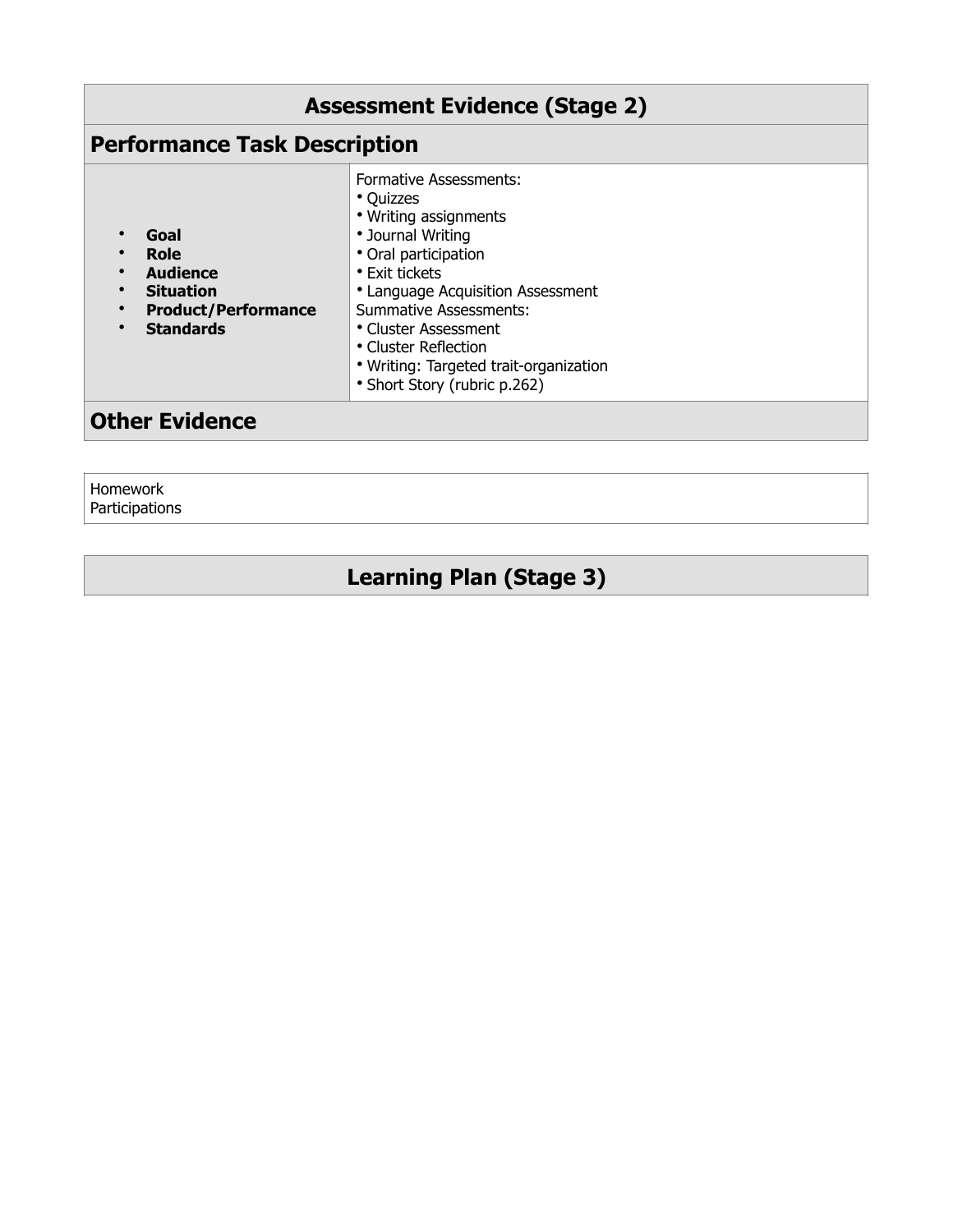| Where are your students headed?<br>Where have they been? How will you<br>make sure the students know where<br>they are going?<br>How will you hook students at the<br>beginning of the unit?<br>What events will help students<br>experience and explore the big idea<br>and questions in the unit? How will<br>you equip them with needed skills<br>and knowledge?<br>How will you cause students to<br>reflect and rethink? How will you<br>guide them in rehearsing, revising,<br>and refining their work?<br>How will you help students to exhibit<br>and self-evaluate their growing skills,<br>knowledge, and understanding<br>throughout the unit?<br>How will you tailor and otherwise<br>personalize the learning plan to<br>optimize the engagement and<br>effectiveness of ALL students,<br>without compromising the goals of<br>the unit?<br>How will you organize and sequence<br>the learning activities to optimize the<br>engagement and achievement of ALL | Language Frames for Writing<br>$\bullet$<br>Cooperative Learning: Think, Pair, Share<br>$\bullet$<br>Graphic Organizer- Word map, Category Diagrams,<br>$\bullet$<br>paragraph organizers, Comparison Chart, T-chart<br>Create a Word Map of Academic Vocabulary<br>$\bullet$<br>TPR-Total Physical Response<br>$\bullet$<br>Cognates<br>$\bullet$<br>Academic Language Frames<br>$\bullet$<br>Link Vocabulary and Concepts<br>$\bullet$<br>Use visuals to engage in oral discourse pertaining<br>to the essential question<br>Listen to text on audio and respond to a variety of<br>questions<br>Writing: photo essay describing foods from<br>students' culture, compare And contrast paragraph<br>about two friends, a descriptive paragraph about a<br>game or sport. |
|-----------------------------------------------------------------------------------------------------------------------------------------------------------------------------------------------------------------------------------------------------------------------------------------------------------------------------------------------------------------------------------------------------------------------------------------------------------------------------------------------------------------------------------------------------------------------------------------------------------------------------------------------------------------------------------------------------------------------------------------------------------------------------------------------------------------------------------------------------------------------------------------------------------------------------------------------------------------------------|----------------------------------------------------------------------------------------------------------------------------------------------------------------------------------------------------------------------------------------------------------------------------------------------------------------------------------------------------------------------------------------------------------------------------------------------------------------------------------------------------------------------------------------------------------------------------------------------------------------------------------------------------------------------------------------------------------------------------------------------------------------------------|
| students?                                                                                                                                                                                                                                                                                                                                                                                                                                                                                                                                                                                                                                                                                                                                                                                                                                                                                                                                                                   |                                                                                                                                                                                                                                                                                                                                                                                                                                                                                                                                                                                                                                                                                                                                                                            |
|                                                                                                                                                                                                                                                                                                                                                                                                                                                                                                                                                                                                                                                                                                                                                                                                                                                                                                                                                                             |                                                                                                                                                                                                                                                                                                                                                                                                                                                                                                                                                                                                                                                                                                                                                                            |

### **Unit 4: Give and Take**

| <b>Title of Unit</b>                      | Survival      | <b>Grade Level</b>                  | $ 9-12 $ |
|-------------------------------------------|---------------|-------------------------------------|----------|
| <b>Curriculum Area</b>                    | ESL II        | <b>Time Frame</b> $\vert$ 1-3 weeks |          |
| <b>Developed By</b>                       | Olesia Parmar |                                     |          |
| <b>Identify Desired Results (Stage 1)</b> |               |                                     |          |

**Content Standards**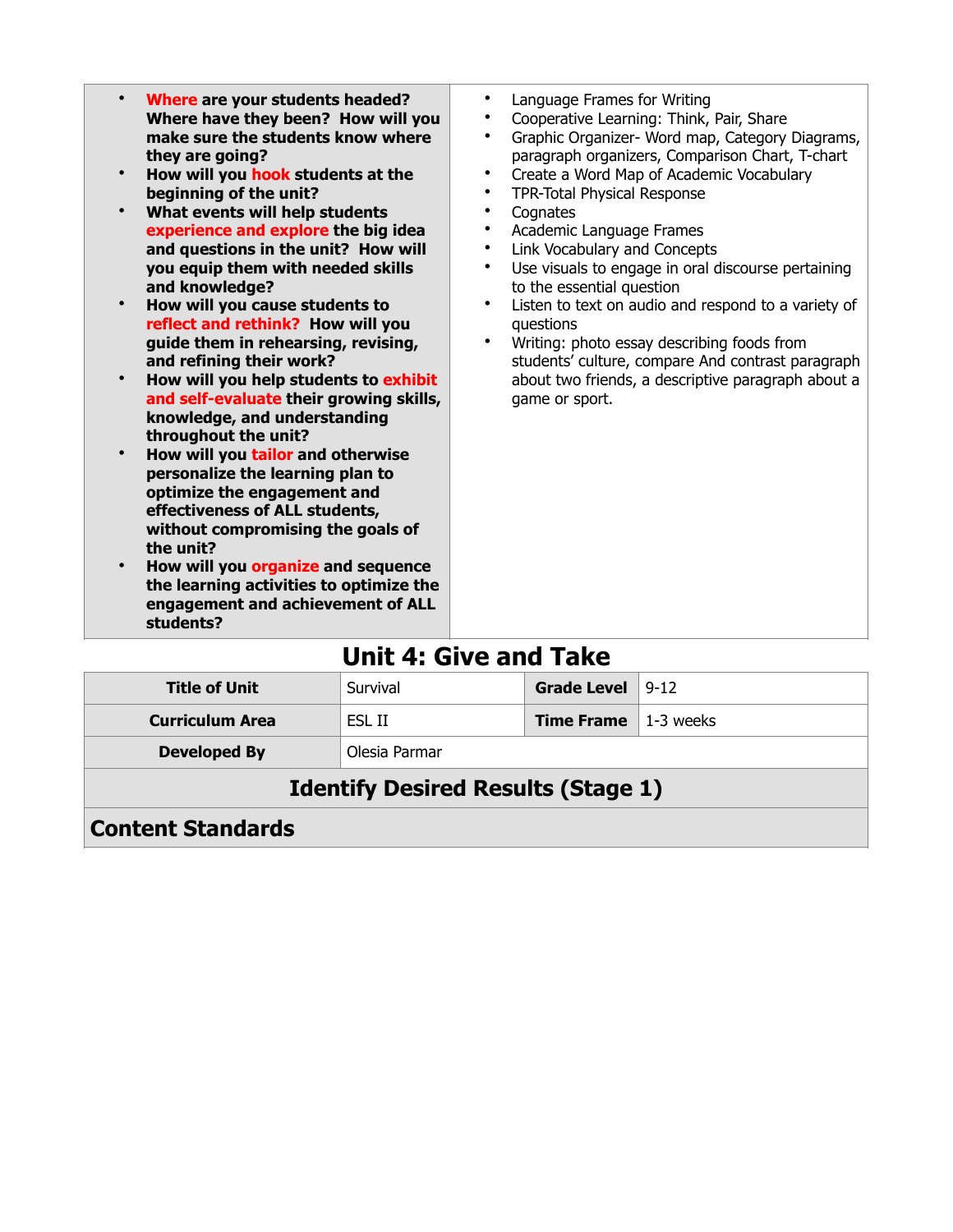ELD Standard  $1 -$  Social and Instructional Language

- ELD Standard 2 The language of Language Arts
- ELD Standard  $3$  The language of Mathematics
- ELD Standard  $4$  The language of Science
- ELD Standard  $5 -$  The language of Social Studies

#### Reading Standards for Literature:

- CCSS[RL.1](http://www.corestandards.org/ELA-Literacy/RL/9-10/1/) Cite strong and thorough textual evidence to support analysis of what the text says explicitly as well as inferences drawn from the text.
- CCSS[RL.2](http://www.corestandards.org/ELA-Literacy/RL/9-10/2/) Determine a theme or central idea of a text and analyze in detail its development over the course of the text, including how it emerges and is shaped and refined by specific details; provide an objective summary of the text.
- CCSS[RL.3](http://www.corestandards.org/ELA-Literacy/RL/9-10/3/) Analyze how complex characters (e.g., those with multiple or conflicting motivations) develop over the course of a text, interact with other characters, and advance the plot or develop the theme.
- CCSSRL.5 Analyze the structure of texts, including how specific sentences, paragraphs, and larger portions of the text (e.g., a section, chapter, scene, or stanza) relate to each other and the whole.
- CCSSRL.10 By the end of grades 9-12, read and comprehend literature, including stories, dramas, and poems, in the grades 9-12 text complexity band proficiently, with scaffolding as needed at the high end of the range.

Reading Standards for Informational Text:

- CCSSRI.2 Determine central ideas or themes of a text and analyze their development; summarize the key supporting details and ideas.
- CCSSRI.3 Analyze how the author unfolds an analysis or a series of ideas or events, including the order in which the points are made, how they are introduced and developed, and the connections that are drawn between them
- CCSSRI.4 Determine the meaning of words and phrases as they are used in a text, including figurative, connotative, and technical meanings; analyze the cumulative impact on specific word choices on meaning and tone
- CCSS[RI.10](http://www.corestandards.org/ELA-Literacy/RI/9-10/10/) By the end of grades 9-12, read and comprehend literacy nonfiction in the grades 9-12 text complexity band proficiently, with scaffolding as needed at the high end of the range.

Writing Standards:

- CCSSW.1 Write arguments to support claims in an analysis of substantive topics or texts using valid reasoning and relevant and sufficient evidence.
- CCSSW.2 Write informative/explanatory texts to examine and convey complex ideas, concepts, and information clearly and accurately through the effective selection, organization, and analysis of content.
- CCSSW.3 Write narratives to develop real or imagined experiences or events using effective technique, well-chosen details, and well-structured event sequences.
- CCSSW.4 Produce clear and coherent writing in which the development, organization, and style are appropriate to task, purpose, and audience.
- CCSSW.5 Develop and strengthen writing as needed by planning, revising, editing, rewriting, or trying a new approach, focusing on addressing what is most significant for a specific purpose and audience.
- CCSSW.7 Conduct short as well as more sustained research projects based on focused questions, demonstrating understanding of the subject under investigation.

Speaking and Listening Standards:

- CCSSSL.1 Initiate and participate effectively in a range of conversations and collaborations with diverse partners, building on others' ideas and expressing their own clearly and persuasively.
- CCSSSL.1.C Propel conversations by posing and responding to questions that relate the current discussion to broader themes or larger ideas; actively incorporate others into the discussion; and clarify, verify, or challenge ideas and conclusions.
- CCSSSL.2 Integrate and evaluate information presented in diverse media and formats, including visually, quantitatively, and orally.  $\sim$  Cocosi can be a variety of contexts and tasks, demonstrating community community community community community  $\sim$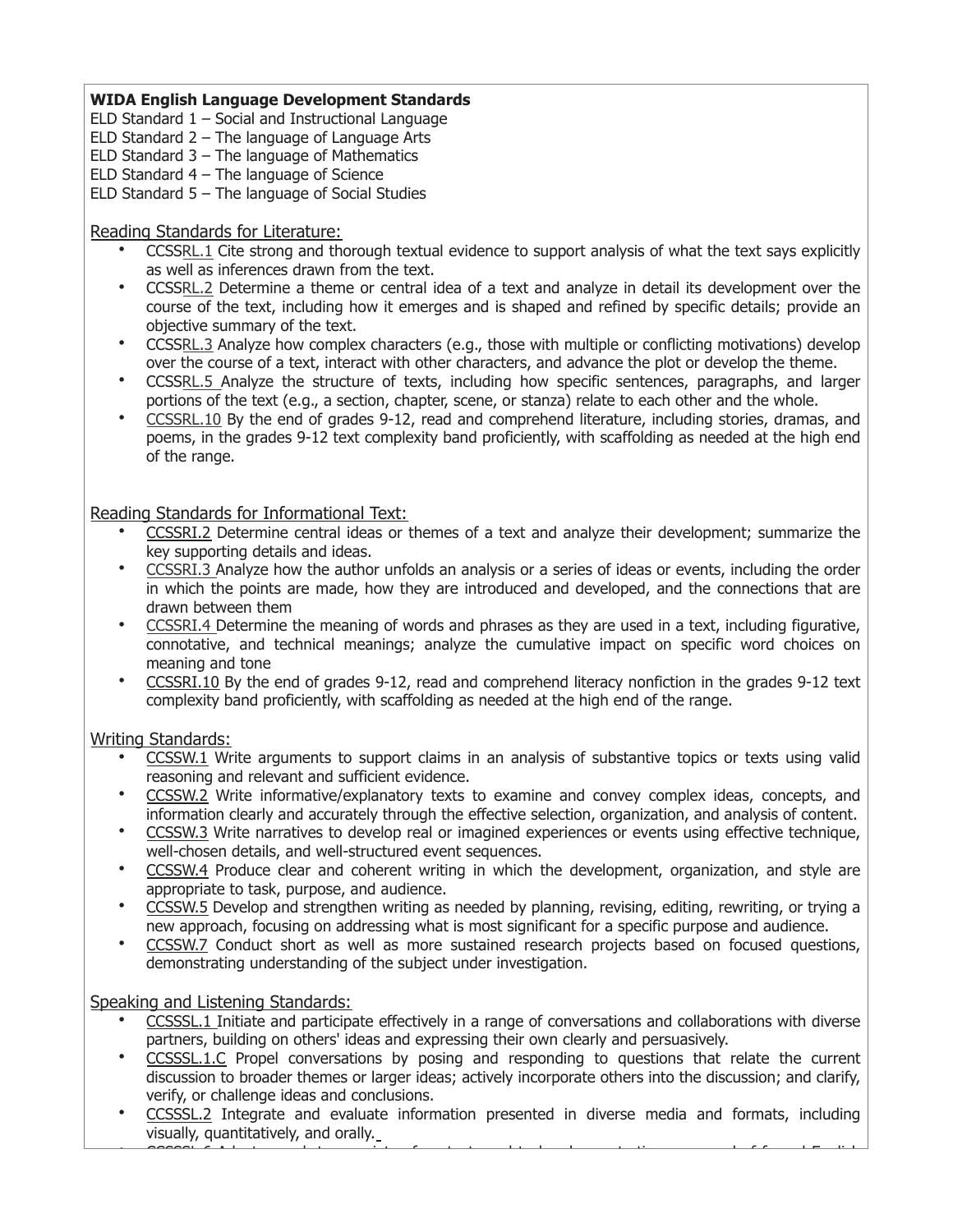| <b>Understandings</b>                                                                                                                                                                                                                                                                                      | <b>Essential Questions</b>                |                                                                                                                                                                                                                                                                                                                                                                                                               |
|------------------------------------------------------------------------------------------------------------------------------------------------------------------------------------------------------------------------------------------------------------------------------------------------------------|-------------------------------------------|---------------------------------------------------------------------------------------------------------------------------------------------------------------------------------------------------------------------------------------------------------------------------------------------------------------------------------------------------------------------------------------------------------------|
| <b>Overarching Understanding</b>                                                                                                                                                                                                                                                                           | <b>Overarching</b>                        | <b>Topical</b>                                                                                                                                                                                                                                                                                                                                                                                                |
| Students will understand that:<br>Helping other people isn't always a good thing.<br>$\bullet$<br>There is joy in giving.<br>It is important to know when to help and how<br>$\bullet$<br>much help to offer.<br>There are helpful and harmful relationships<br>$\bullet$<br><b>Related Misconceptions</b> | Why should we help<br>each other?         | How much<br>$\bullet$<br>should<br>people help<br>each other?<br>How far can<br>one go to<br>help<br>someone?<br>Would you<br>feel worse<br>about other<br>people's<br>problems<br>than about<br>your own?<br>Do you refuse<br>to accept<br>painful facts<br>about<br>someone you<br>love?<br>Do you feel<br>guilty and<br>anxious when<br>a family<br>member or<br>best friend<br>you love has<br>a problem? |
| <b>Knowledge</b><br>Students will know                                                                                                                                                                                                                                                                     | <b>Skills</b><br>Students will be able to |                                                                                                                                                                                                                                                                                                                                                                                                               |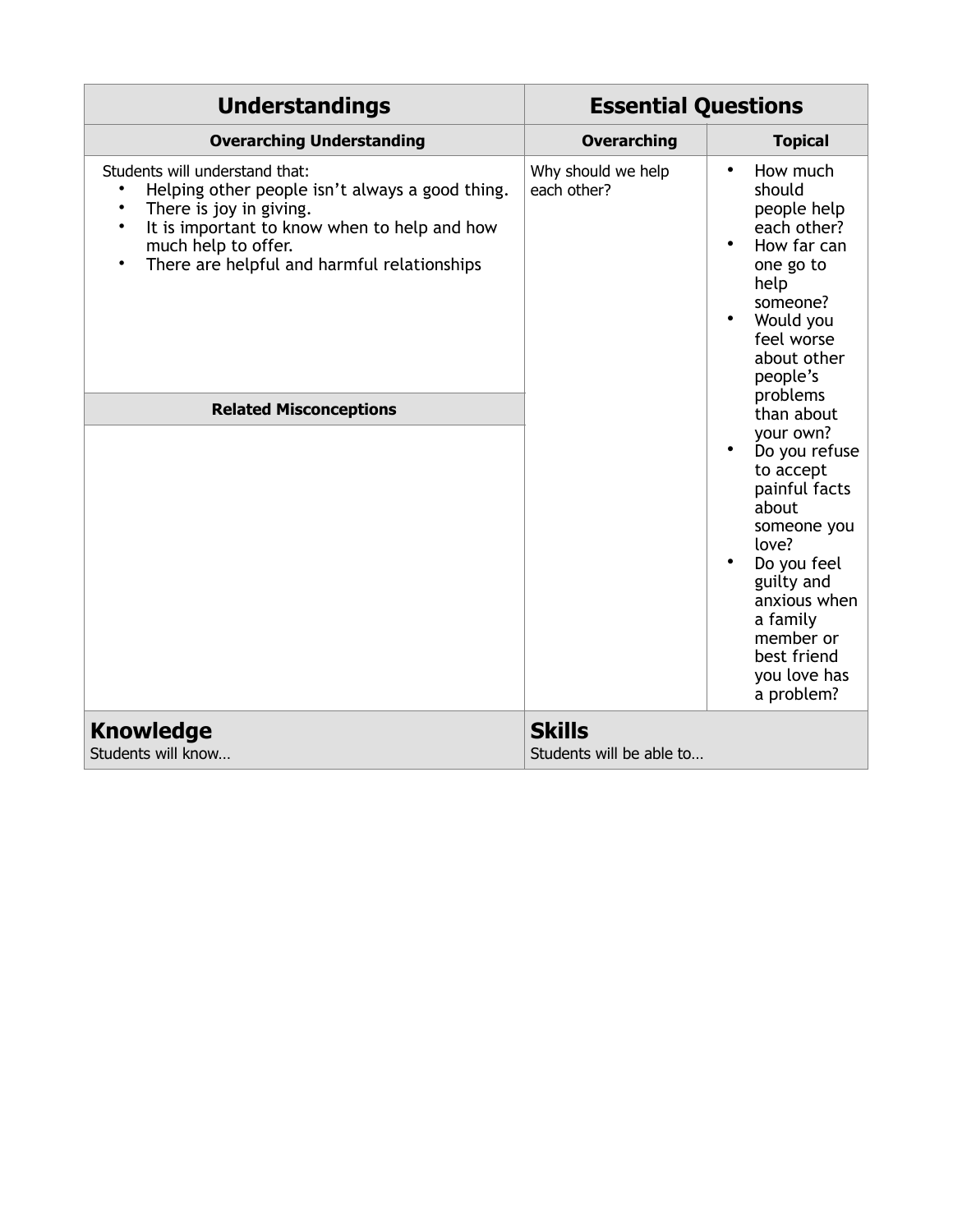| Vocabulary:                                                                          | Vocabulary:                                        |
|--------------------------------------------------------------------------------------|----------------------------------------------------|
| • Use a dictionary to build and increase word knowledge                              | • Interpret, identify, and explain multiple        |
| • Discuss and understand multiple-meaning words                                      | meaning words                                      |
| • Clarify vocabulary and ideas by rereading text                                     | • Connect academic vocabulary to visual            |
| • Use idea webs or graphic organizers to organize unit                               | representation and personal experiences            |
| vocabulary                                                                           |                                                    |
| • Identify academic vocabulary in a reading selection                                | Grammar:                                           |
|                                                                                      | • Describe a past experience in oral and written   |
| Grammar:                                                                             | form                                               |
| • Use past tense and irregular past tense verbs correctly in<br>speaking and writing | • Expand sentences adding details with adverbs     |
| • Identify and use adverbs in sentences                                              | Reading:                                           |
| • Use adverbs that tell how, when, and where                                         | • Analyze literary elements: Setting, Plot         |
|                                                                                      | • Draw parallels between texts                     |
| Reading:                                                                             | • Compose previewing questions before reading      |
| • Preview and make and confirm predictions about text read                           | • Infer and analyze literature                     |
| • Give an oral response to literature                                                | • Compare and contrast fiction and non-fiction     |
| • Identify and discuss author's purpose                                              |                                                    |
| • Summarize text                                                                     | Writing:                                           |
| • Clarify ideas by rereading text and asking question                                | • Research and write a survival guide based on     |
| • Preview and predict text using a prediction chart                                  | short stories and articles read                    |
| • Use text features: Photos, Captions, Maps, Diagrams                                | • Write an ending to a story by completing a       |
| • Use text evidence to support ideas                                                 | story chart (focus: past tense verbs, dialogue)    |
| • Reading Strategy: Plan and Monitor                                                 | • Utilize the writing process to Pre-write, draft, |
| • Understand text structure by identifying sequence of events                        | edit, revise, and publish                          |
|                                                                                      | • Plan, write and share a paragraph about a        |
| Writing:<br>$\bullet$                                                                | challenge                                          |
| Write complete sentences<br>Understand the writing process steps<br>٠                |                                                    |
| Write a paragraph in complete sentences<br>٠                                         | Language:                                          |
| Write a Problem-and-Solution paragraph<br>$\bullet$                                  | • Develop and practice fluency: Expression         |
|                                                                                      | • Listen actively to respond to and interpret      |
| Language:                                                                            | visuals and audio                                  |
| Engage in classroom activities<br>$\bullet$                                          | • Present and evaluate a safety demonstration      |
| Give, use and carry out commands<br>٠                                                | • Compose and Role-Play a phone call between       |
| Practice short phrases and intonation to increase<br>$\bullet$                       | two teens using commands                           |
| English language fluency                                                             |                                                    |
| Demonstrate listening skills by following directions and<br>٠                        |                                                    |
| engaging in classroom discussions                                                    |                                                    |
| Express opinions                                                                     |                                                    |
| Ask for and give information                                                         |                                                    |
|                                                                                      |                                                    |
|                                                                                      |                                                    |
| <b>Assessment Evidence (Stage 2)</b>                                                 |                                                    |

# **Performance Task Description**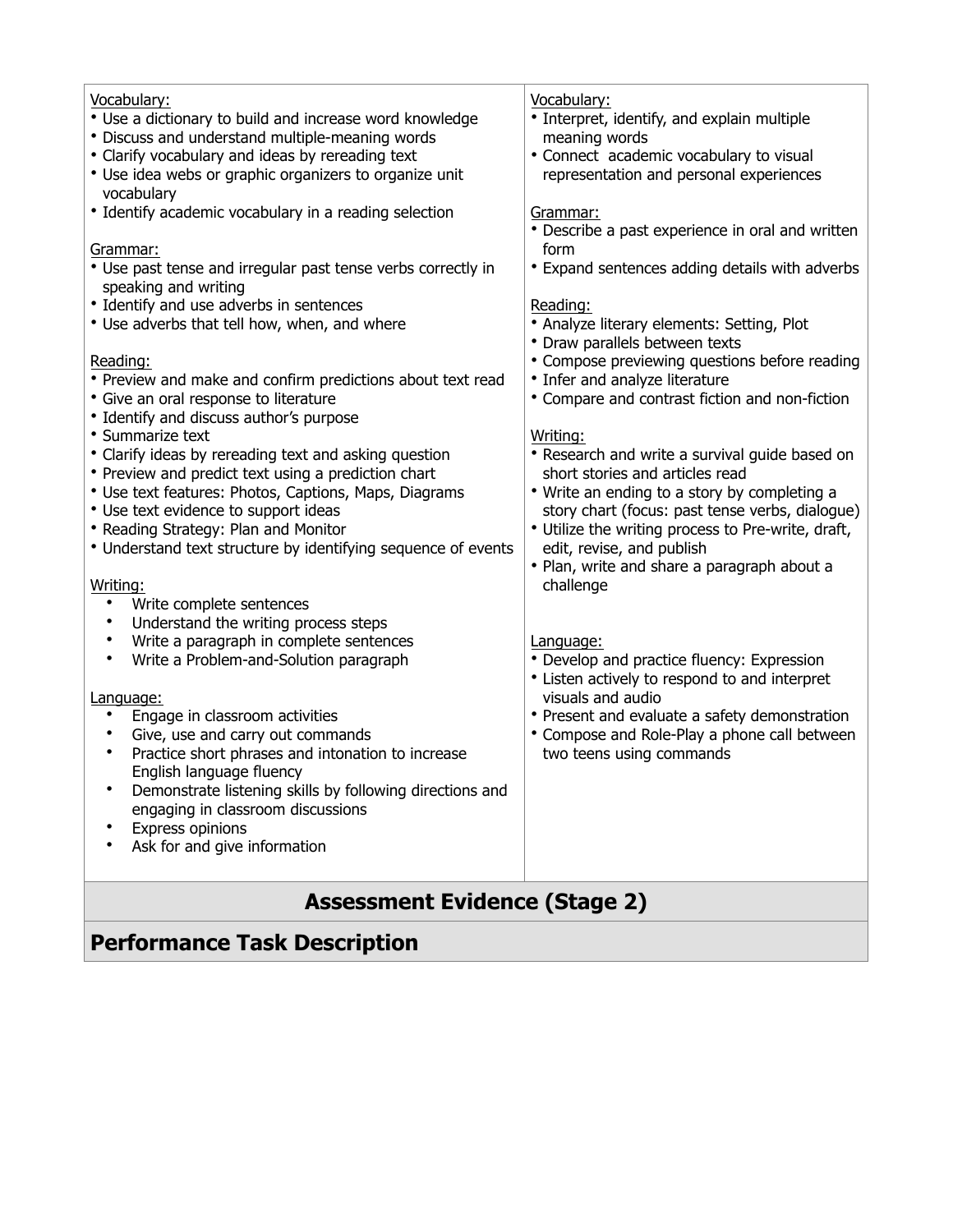| Goal<br>Role<br>$\bullet$<br><b>Audience</b><br>$\bullet$<br><b>Situation</b><br>$\bullet$<br><b>Product/Performance</b><br>$\bullet$<br><b>Standards</b><br>$\bullet$ | Formative Assessments:<br>• Quizzes<br>• Writing assignments<br>• Journal Writing<br>• Oral participation<br>• Exit tickets<br>• Language Acquisition Assessment<br>Observation of peer to peer interaction and collaboration<br><b>Summative Assessments:</b><br>• Unit Assessment<br>• Unit Reflection<br>• Project: Oral report (p.326 project description and rubric)<br>Writing: Problem-solution essay (rubric p.348) Targeted trait -Voice<br>$\bullet$<br>and style |
|------------------------------------------------------------------------------------------------------------------------------------------------------------------------|-----------------------------------------------------------------------------------------------------------------------------------------------------------------------------------------------------------------------------------------------------------------------------------------------------------------------------------------------------------------------------------------------------------------------------------------------------------------------------|
|------------------------------------------------------------------------------------------------------------------------------------------------------------------------|-----------------------------------------------------------------------------------------------------------------------------------------------------------------------------------------------------------------------------------------------------------------------------------------------------------------------------------------------------------------------------------------------------------------------------------------------------------------------------|

### **Other Evidence**

| <b>Learning Plan (Stage 3)</b> |  |  |  |
|--------------------------------|--|--|--|
|--------------------------------|--|--|--|

- **Where are your students headed? Where have they been? How will you make sure the students know where they are going?**
- **How will you hook students at the beginning of the unit?**
- **What events will help students experience and explore the big idea and questions in the unit? How will you equip them with needed skills and knowledge?**
- **How will you cause students to reflect and rethink? How will you guide them in rehearsing, revising, and refining their work?**
- **How will you help students to exhibit and self-evaluate their growing skills, knowledge, and understanding throughout the unit?**
- **How will you tailor and otherwise personalize the learning plan to optimize the engagement and effectiveness of ALL students, without compromising the goals of the unit?**
- **How will you organize and sequence the learning activities to optimize the engagement and achievement of ALL students?**
- Language Frames for Writing
- Conduct games and role play conversations
- Create a Word Map of Academic Vocabulary, Vocabulary Word Cards
- TPR- Total Physical Response
- Cooperative Learning- Think, Pair, Share, Three-Step-Interview
- Academic Language Frames
- Link Vocabulary and Concepts
- Listen to text on audio and respond to a variety of questions

Suggested Materials: EDGE (National Geographic) – Fundamentals EDGE Connect EDGE Practice Book Suggested Supplemental Materials: North Star (Pearson) – Level 1